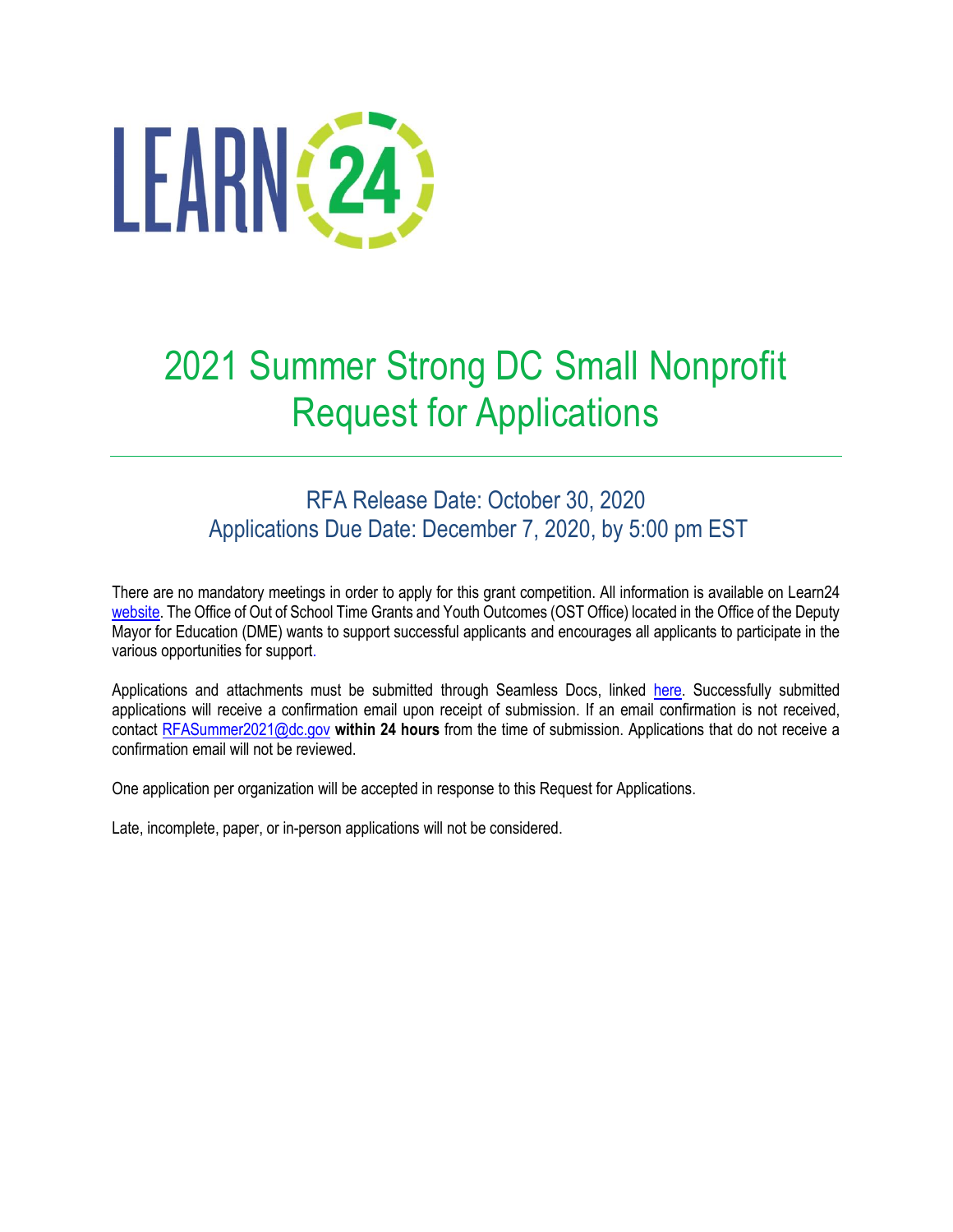# TABLE OF CONTENTS

| A.1<br>A.2<br>A.3 |  |
|-------------------|--|
|                   |  |
| B.2               |  |
|                   |  |
| C.1<br>C.2        |  |
|                   |  |
| D.1<br>D.2        |  |
|                   |  |
|                   |  |
|                   |  |
|                   |  |
|                   |  |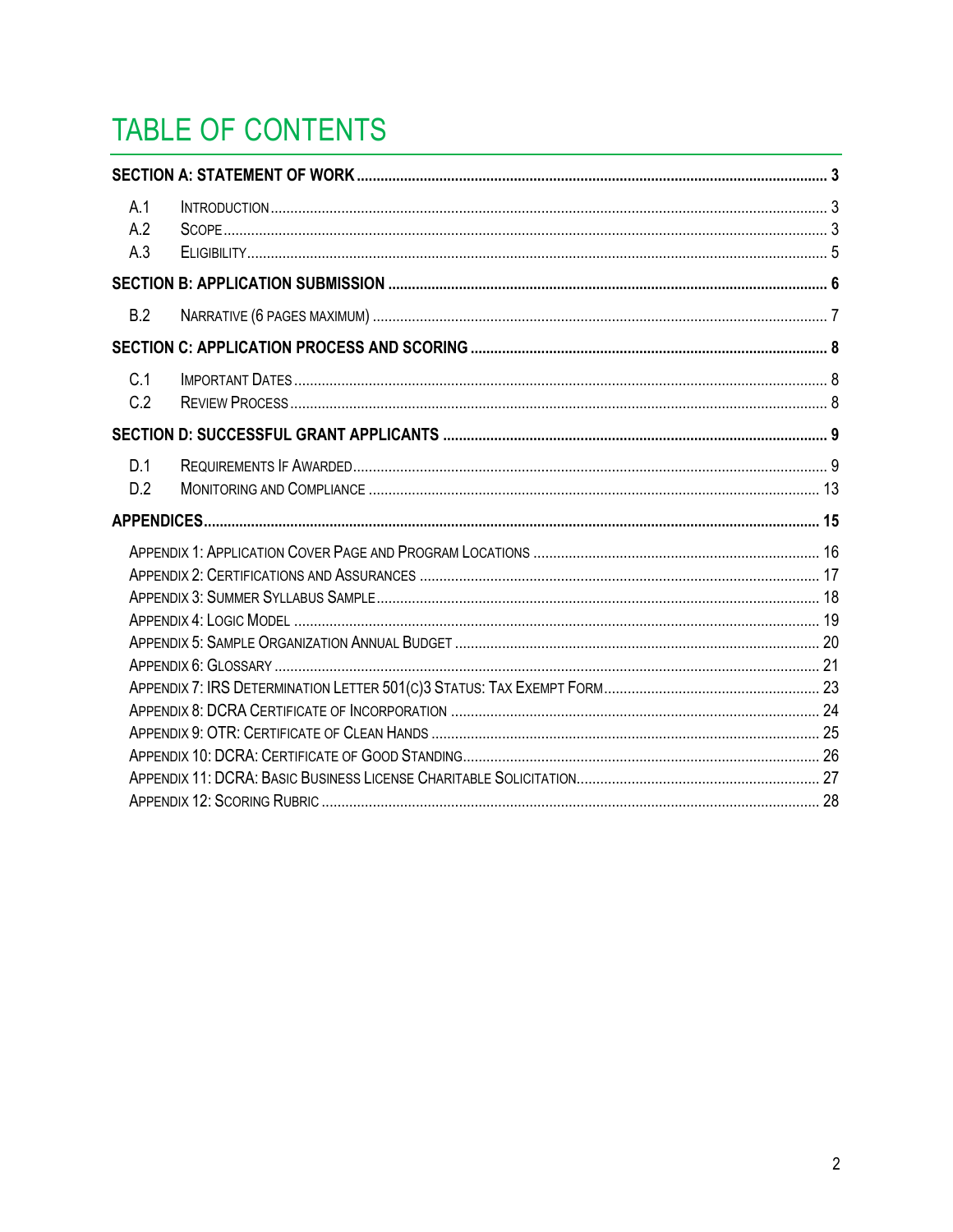# <span id="page-2-0"></span>SECTION A: STATEMENT OF WORK

## <span id="page-2-1"></span>A.1 Introduction

The Government of the District of Columbia (District) is committed to supporting children and youth in preparing for a bright future. In service of that commitment, the District is seeking to support strong non-profit organizations that provide children and youth with high-quality out-of-school-time (OST) programming.

The funds available through this Request for Applications (RFA) will be made available through the Office of Out of School Time Grants and Youth Outcomes (OST Office), located in the Office of the Deputy Mayor for Education (DME), and grant awards are contingent upon the availability of funds.

Learn24 is the name for the network that supports equitable access to high-quality, OST programs for the District's children and youth. Learn24 supports coordination among non-profit organizations and District government agencies through targeted grant-making, data collection, and evaluation, and through the provision of training, capacity building, and technical assistance to OST providers. The OST Office stewards the Learn24 brand to bring awareness of the OST Office, The Institute for Youth Development, Commission on Out of School Time Grants and Youth Outcomes, higher education partners, District agencies, philanthropic partners, and the hundreds of non-profits and schools that offer programs to children and youth outside the school day.

## <span id="page-2-2"></span>A.2 Scope

The 2021 Small Nonprofit<sup>1</sup> Summer Strong DC RFA invites high-performing, fiscally responsible, non-profits that focus on youth development and serve school-aged<sup>2</sup> children and youth with summer programs to apply. Organizations applying must serve youth through a positive youth development approach. Organizations may serve children and youth who reside outside the District; however, these funds may only be applied to children and youth<sup>3</sup> who reside in the District. For this RFA, the term youth will be used to describe both children and youth.

For the purposes of this RFA, summer programming is defined as an in-person, virtual, and/or hybrid structured, supervised learning or youth development opportunity offered to a distinct group of District children and youth during the summer months for a minimum of 5 hours per day, 5 days a week, for 5 consecutive weeks.

#### **A.2.1 Amount of Funding to be Awarded**

Grant awards are contingent on the availability of funds. The OST Office anticipates awarding up to \$125,000 in total awards.

Applicants may request up to \$25,000. The OST Office maintains the right to adjust the number of grant awards and award amounts.

#### **A.2.2 Youth Development Outcomes**

Youth development is a process that prepares children and youth to meet the challenges of childhood, adolescence, and adulthood and achieve his or her full potential by offering activities and experiences that help youth develop social, emotional, physical, cognitive, and spiritual competencies.

<sup>&</sup>lt;sup>1</sup> Small nonprofit is defined as an organization with an operating budget or \$250,000 or less.

<sup>2</sup> As defined by the office of Out of School Time Grants and Youth Outcomes Establishment Act of 2016 § 2-1555.01

<sup>3</sup> "Youth" means an individual of 21 years of age or less who is eligible to enroll in a District primary or secondary school, or an individual of 22 years of age or less who is eligible to receive special education services from a local educational agency.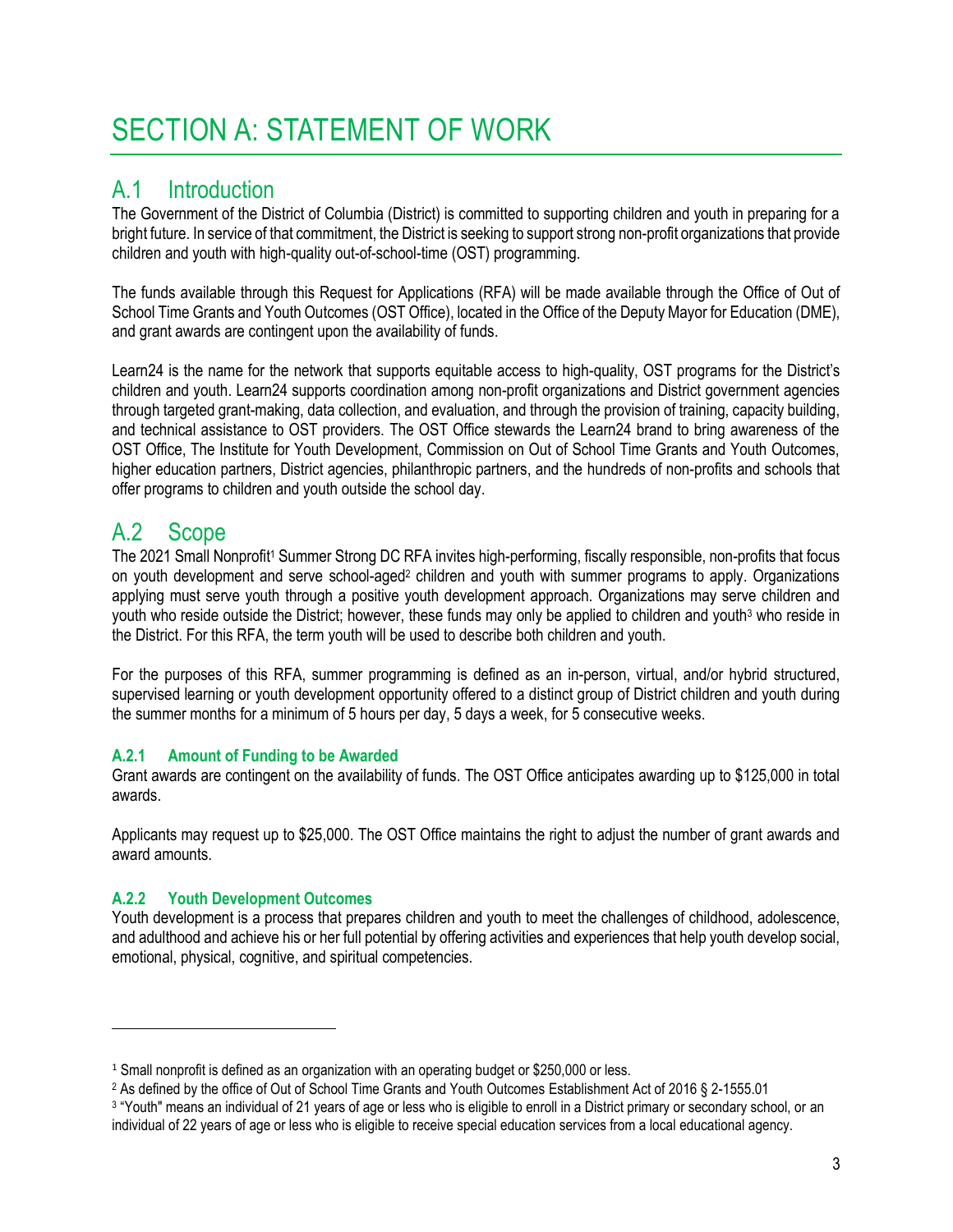Positive youth development (PYD) or advancing youth development (AYD) is a method that engages youth within their communities, schools, organizations, peer groups, and families in a manner that is productive and constructive; recognizes, utilizes, and enhances youths' strengths; and promotes positive outcomes for youth by providing opportunities, fostering positive relationships, and offering supports to build on youth's strengths and assets.

The intent of this grant is to support high-quality summer programs that offer educational, social, emotional, and physical health opportunities and activities for youth throughout the District. The OST Office is seeking to fund youthserving organizations that provide intentional opportunities that help youth reach developmental outcomes and have meaningful roles in their community.

#### **A.2.3 Target Population**

Grants will be awarded to organizations serving school-aged, as defined above, with a youth development approach. Preference will be given to applicants that serve youth who are most in need or at-risk<sup>4</sup> and require access to highquality, low- or no-cost summer opportunities.

Considerations for need include family income, specific populations, neighborhood conditions, transportation issues, ages served, and the number of programs offered in the community. Organizations must be able to describe the specific community needs that the program addresses in the narrative. Additional information may be found through the D.C. Policy Center's *[Needs Assessment of Out-of-School Time Programs](https://www.dcpolicycenter.org/wp-content/uploads/2017/10/FINAL-OST-NEEDS-ASSESSMENT.OCTOBER2017-1.pdf)* and Policy Studies Associates' *[Voices of DC](https://static1.squarespace.com/static/59d23c4c64b05f05702d7574/t/5c06b967562fa76ae69792ec/1543944552984/Learn24-+Voices+of+DC+Parents+and+Youth+on+OST-December+2018.pdf)  [Parents and Youth on OST.](https://static1.squarespace.com/static/59d23c4c64b05f05702d7574/t/5c06b967562fa76ae69792ec/1543944552984/Learn24-+Voices+of+DC+Parents+and+Youth+on+OST-December+2018.pdf)*

Programs must be available to any youth across the District that meets the programs' target population.

Organizations must serve a minimum of 15 unduplicated District youth by the end of the grant period for the entire program. Programs are expected to program the same youth over all 5 weeks. These funds are for 5 week programs, NOT five one week programs.

#### **A.2.4 Summer Grant Term**

The grant term will run from May 1, 2021 through August 27, 2021.

#### **A.2.5 Program Period**

Summer programming must take place sometime between June 14, 2021 and August 27, 2021.

#### **A.2.6 Program Hours**

Programs must offer services for a **minimum of** 5 hours per day, 5 days per week, for 5 consecutive weeks to the same group of youth. The District reserves the right to provide additional points for applications that exceed the minimum programming hours.

Programming may occur at any time during the program period to meet the minimum dosage**.** 

#### **A.2.7 Program Locations**

Grants are programmatic and site-specific. Sites must be clearly described in the application. Programming may occur at any accessible and safe location in the District or outside the District. Proposed programming locations must be listed on coversheet.

Section 4 (a) (2A) "At-risk" means a DCPS student or a public charter school student who is identified as one or more of the following:

<sup>4</sup> Fair Student Funding and School – Based Budgeting Amendment Act of 2013

<sup>(</sup>A) Homeless;<br>(B) In the Distri In the District's foster care system;

<sup>(</sup>C) Qualifies for the Temporary Assistance for Needy Families program or the Supplemental Nutrition Assistance Program; or

<sup>(</sup>D) A high school student that is one year older, or more, than the expected age for the grade in which the student is enrolled.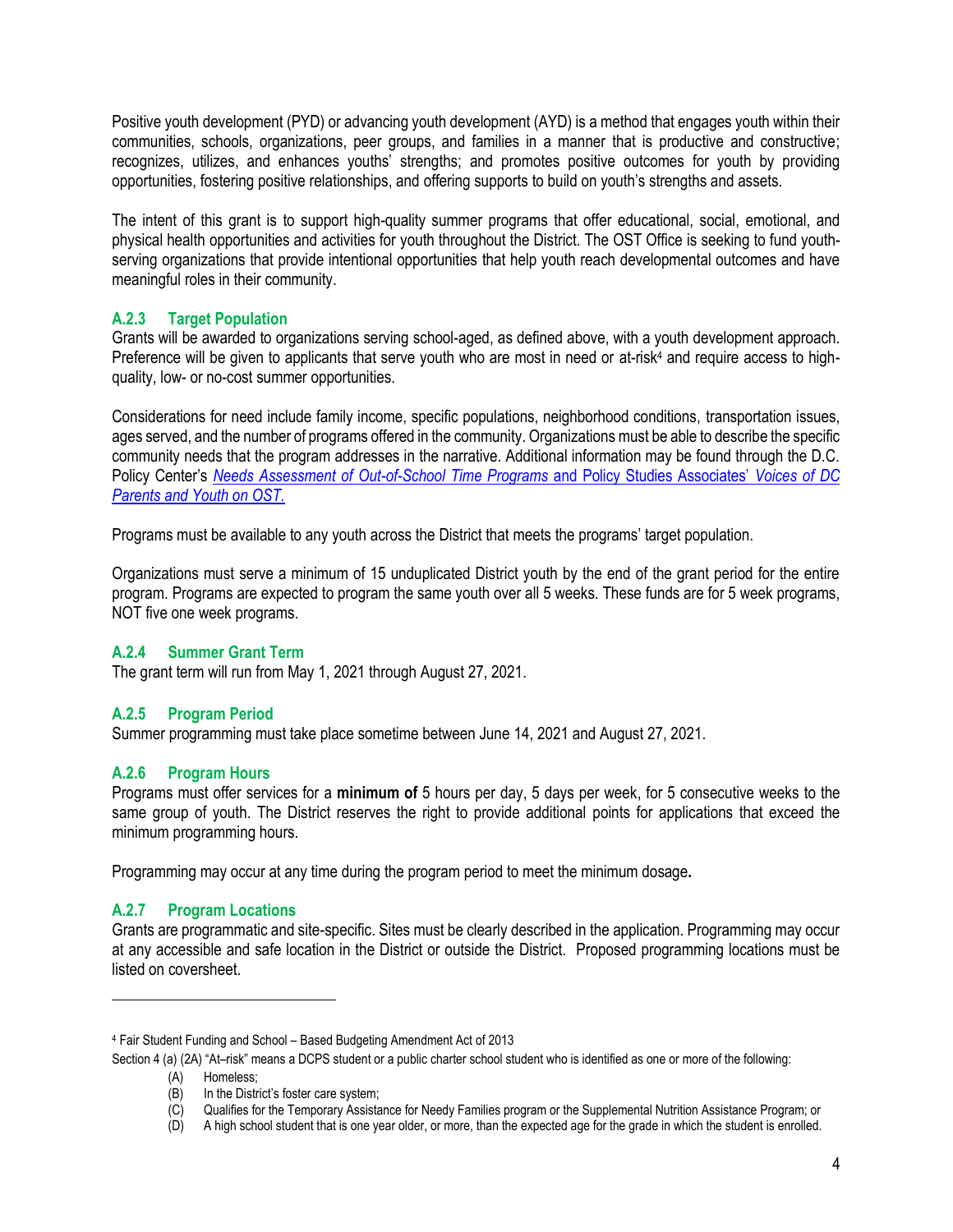## <span id="page-4-0"></span>A.3 Eligibility

In order to achieve equitable outcomes for youth, the OST Office offers a variety of grant opportunities which will provide diverse programming opportunities. Applicants may apply for multiple Learn24 Summer Strong DC Grant Competitions however, applicants are only eligible to receive one grant award.

#### **A.3.1 Organizational Structure and Status Requirements**

Organizations must have a 501(c)(3) non-profit status as determined by the Internal Revenue Service (IRS) for a minimum of one (1) year at the time of submission. Organizations must have been operating and providing programming for a minimum of two (2) years at the time of submission. Applicants must submit 501(c)(3) designation letters from the Internal Revenue Service (IRS). (Appendix 7) Fiscal sponsors are not permitted for this RFA.

Applicant must be incorporated and registered to operate in the District of Columbia. Applicants are required to submit a District of Columbia, Department of Consumer Regulatory Affairs (DCRA) Certificate of Incorporation or District of Columbia Registration as Foreign Entity. (Appendix 8)

All applicants must be in good standing with the:

- a. IRS as evidenced by two (2) years of Form 990 filings.
- b. District as evidenced by:
	- i. Office of Tax and Revenue (OTR) Clean Hands Certificate, (Appendix 9)
	- ii. DCRA Certificate of Good Standing, (Appendix 10)
	- iii. DCRA Charitable Solicitation Basic Business License, (Appendix 11)

If the applicant is a prior Learn24 grantee, the applicant must also be in compliance with all prior grant agreements.

#### **A.3.2 Programmatic Focus and Experience**

Organizations' primary vision and program focus must be on serving District youth with intentional opportunities that help youth reach developmental outcomes and have meaningful roles in their community. Organization must have offered the program for at least two years. Applications must clearly define how the program measures and defines outputs and outcomes to support youth in achieving developmental outcomes. A logic model or theory of change is required to supplement the narrative and does not count toward the narrative page limitation.

#### **A.3.3 Operations and Finance**

The District supports fiscally responsible organizations. Organizations shall establish and maintain books, records, and documents (including electronic storage media) in accordance with Generally Accepted Accounting Principles and Practices (GAAP) and which sufficiently and properly reflect all revenues and expenditures of grant funds awarded.

In order to qualify for this grant competition, the organization must have a budget of \$250,000 or less. The organization's annual overhead expenses, or indirect costs, should not exceed 30% of the total budget.

As part of the application, the applicant must include copies of:

- Fiscal Year 18 (FY18) and Fiscal Year 19 (FY19) Income Statement and Balance Sheet
- Pages 1-6 of 2018 and 2019 signed by an officer of the organization in Part II, signature block of Form 990 or Form 990 EZ
- IRS Determination Letter of 501(c)(3) status, dated December 7, 2019, or earlier
- DCRA Certificate of Incorporation or Registration as a Foreign Entity dated December 7, 2019 or earlier
- DC Office of Tax and Revenue Clean Hands Certificate, dated December 7, 2019, or later
- DC Department of Consumer and Regulatory Affairs (DCRA) Certificate of Good Standing valid, or renewed to be valid, through dated August 27, 2021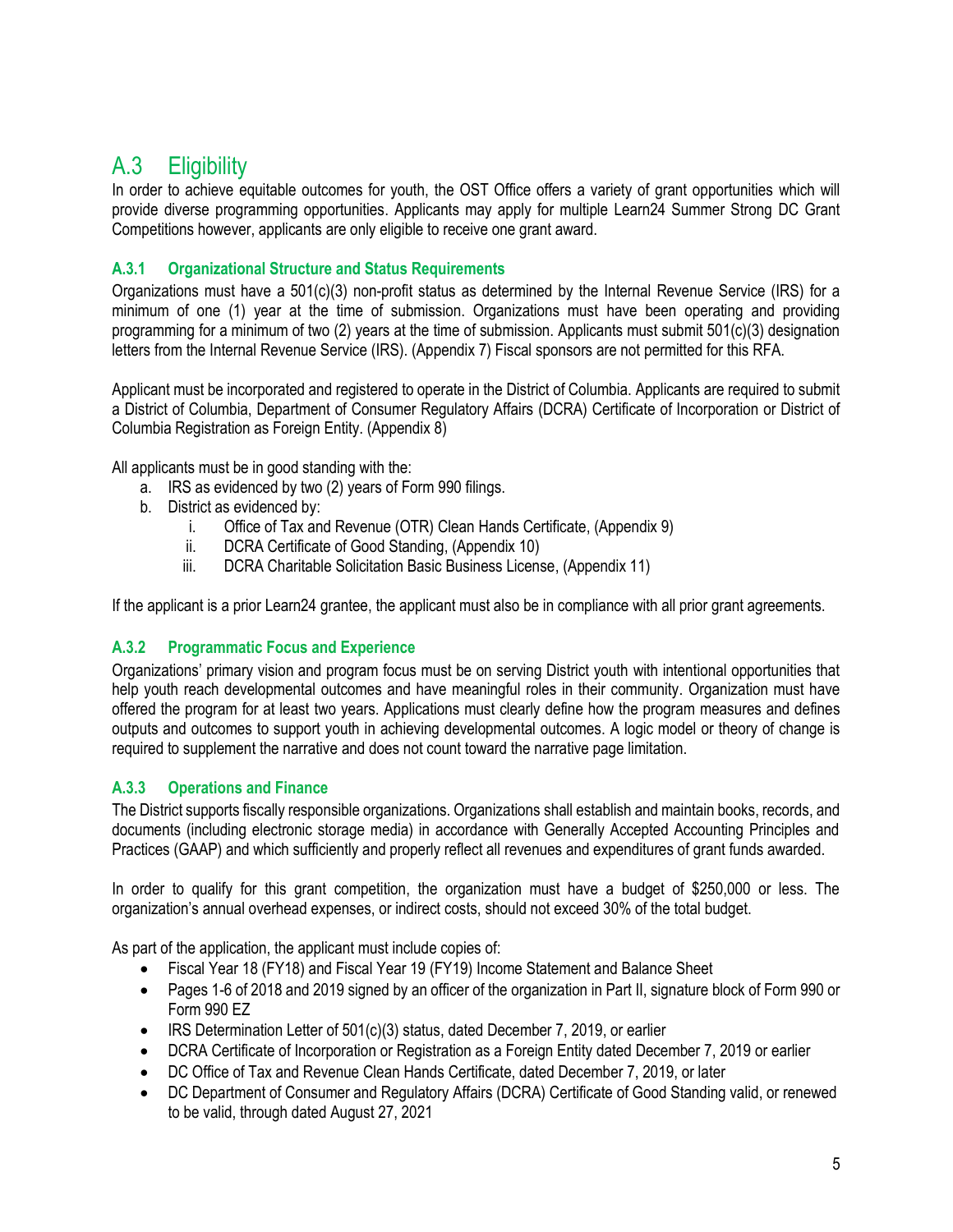• DCRA Basic Business License Charitable Solicitation, valid through, or renewed to be valid through, August 27, 2021 or later

#### **A.3.4 Grant Fund Limitations**

Grant funds may only be used to support youth with a primary resident within the District of Columbia.

Grant funds may be used across multiple programs and across multiple locations. A minimum of 80% of grant funds awarded must be applied to direct program costs such as program staff salary and benefits, program supplies and materials, curricula, program evaluation, or educational/learning field trip expenses. No more than 20% of grant funds may be used for general operating costs, overhead or indirect costs (costs that cannot be directly associated with programming) such as audits, organizational rent, management salary, and grant-writing.

Grant funds may not be used for any of the following activities:

Serving youth from other jurisdictions; any program other than the one described in the application; serving youth outside of the definition provided by the Out of School Time Grants and Youth Outcomes Act § 2– 1555.01; alcohol of any kind; bad debts; contingencies; indemnity insurance; self-insurance; pension plans and retirement plans; post-retirement benefit; legal expenses or professional service costs; land or building purchases or capital improvement; purchase of vehicles; entertainment or social activities; food or beverages associated with entertainment; food or beverages for staff, board, or volunteers; interest on loans; fines and penalties; fundraising or grant-writing; investment management costs; membership to lobbying organizations or activities; direct gifts to lobbying campaigns; public relations of the organization (e.g., displays, ads, exhibits, conventions, travel); faith-based activities; staff or board bonuses and/or staff, volunteer, or board incentives; tuition of any kind; awards and scholarships of any kind; youth cash incentives or gift cards (other than for nominal amounts); subcontracting more than 40% of grant funds (approval must be provided prior to grant award); re-granting (also known as sub-granting); and payment or fees to any government agencies except as may be needed to comply with the District of Columbia's Criminal Background Check policy.

Grant funds may not be used in conjunction with other District of Columbia government grants, such as the Department of Employment Services (DOES) or Summer Youth Employment Program (SYEP) to serve the same program and the same youth. SYEP youth may be used as additional staff support but cannot be counted toward the grant for participants served if the organization is receiving programming funds from DOES.

## <span id="page-5-0"></span>SECTION B: APPLICATION SUBMISSION

#### **B.1 Application Submission Checklist**

All required documents from the checklist must be submitted as PDF, Microsoft Word, or Microsoft Excel files and must be uploaded.

The application will not be under consideration for a grant award if applicant fails to follow the requirements, does not meet eligibility, or fails to submit all required documents. Do not submit any additional documents not requested; they will not be reviewed or considered and will be removed from the application materials.

Required documents:

- $\Box$  Cover Sheet and Program Location, to be submitted online
- □ Application Narrative (not to exceed 6 pages)
- □ Program Budget
- □ Board approved Organization Annual Budget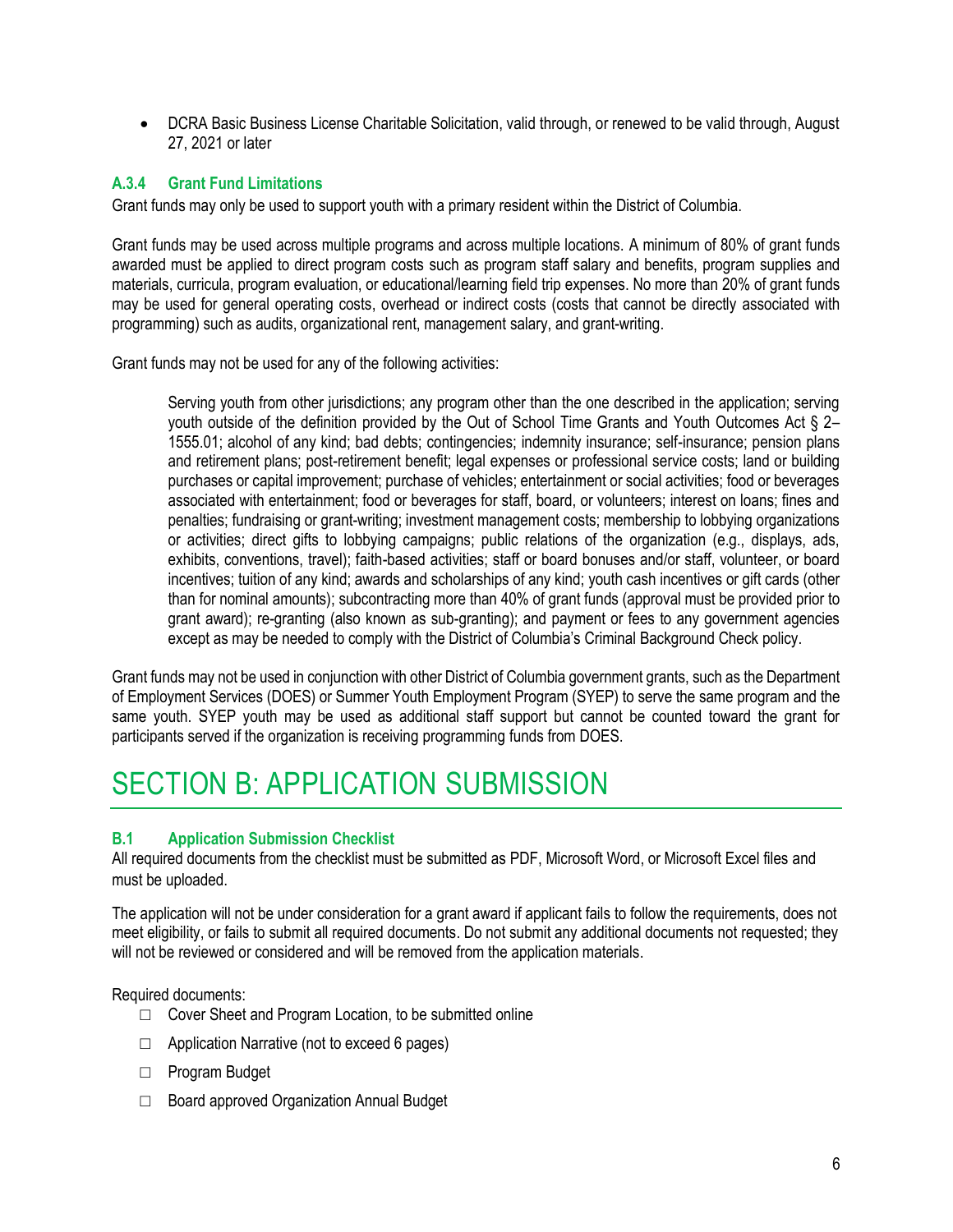- □ Certifications and Assurances
- $\Box$  Sample syllabus of proposed summer program by week including theme; the objective of learning; anticipated activities; ultimate deliverable or end product, if any
- □ Program Logic Model and/or Theory of Change
- $\Box$  Internal Revenue Service Determination Letter of 501(c)(3) status, dated before December 7, 2019
- □ District of Columbia, DCRA Certificate of Incorporation or District of Columbia Registration as Foreign Entity dated before December 7, 2019
- $\Box$  Clean Hands Certificate with the DC Office of Tax and Revenue dated December 7, 2019 or later
- $\Box$  Certificate of Good Standing with the DC Department of Consumer and Regulatory Affairs valid, or renewed to be valid, through dated August 27, 2021 or later
- □ District of Columbia Basic Business License Charitable Solicitation valid, or renewed, through August 27, 2021 or later
- □ One (1) year of the Income Statement and Balance Sheet
- $\Box$  Audits or financial review report, if available
- □ Pages 1-6 of signed IRS Form-990

## <span id="page-6-0"></span>B.2 Narrative (6 pages maximum)

The use of tables, graphs, or charts is permitted and count towards the narrative page limit. Responses should be written within the section below in the following order to receive maximum scoring.

#### **B.2.1 Narrative Format**

The narrative must be formatted as follows:

- o Margins: Use 1-inch margins.
- $\circ$  Font: Use 11-point Times New Roman font. Figures and captions can be no smaller than 8-point font.
- o Page Numbering: Number each page of the document consecutively.
- o Spacing: Use single spacing.
- o The use of tables, graphs, or charts is permitted and count towards the narrative page limit.

#### **B.2.2 Program History and Staff Experiences (12 points)**

- $\circ$  Describe the program's history and mission, including why the organization chose this neighborhood, and how the organization is supported by the community.
- $\circ$  Name key personnel and describe their ability to deliver the program as proposed, manage the grant funds, and submit grant reports. Describe their experience working with DC children and youth, and their ability to manage the grant. Explain how personnel relate to, have similar experiences with or are best suited to serve the target population, including their connection with the neighborhood they serve.
- $\circ$  Describe the successes and challenges of the program. Describe the impact the program has had on children and youth in the neighborhood with supporting stories, data, or numbers.

#### **B.2.3 Program Description and Success (16 Points)**

- $\circ$  Define the target population, and how the program meets the needs of the target population.
- $\circ$  Describe the program, and how the organization measures success. Include targets, goals, and activities, and how the organization defines success for participants.
- o Describe the activities, opportunities, services, supports, and projects that youth will experience, and be engaged with during the program period and align to the syllabus provided.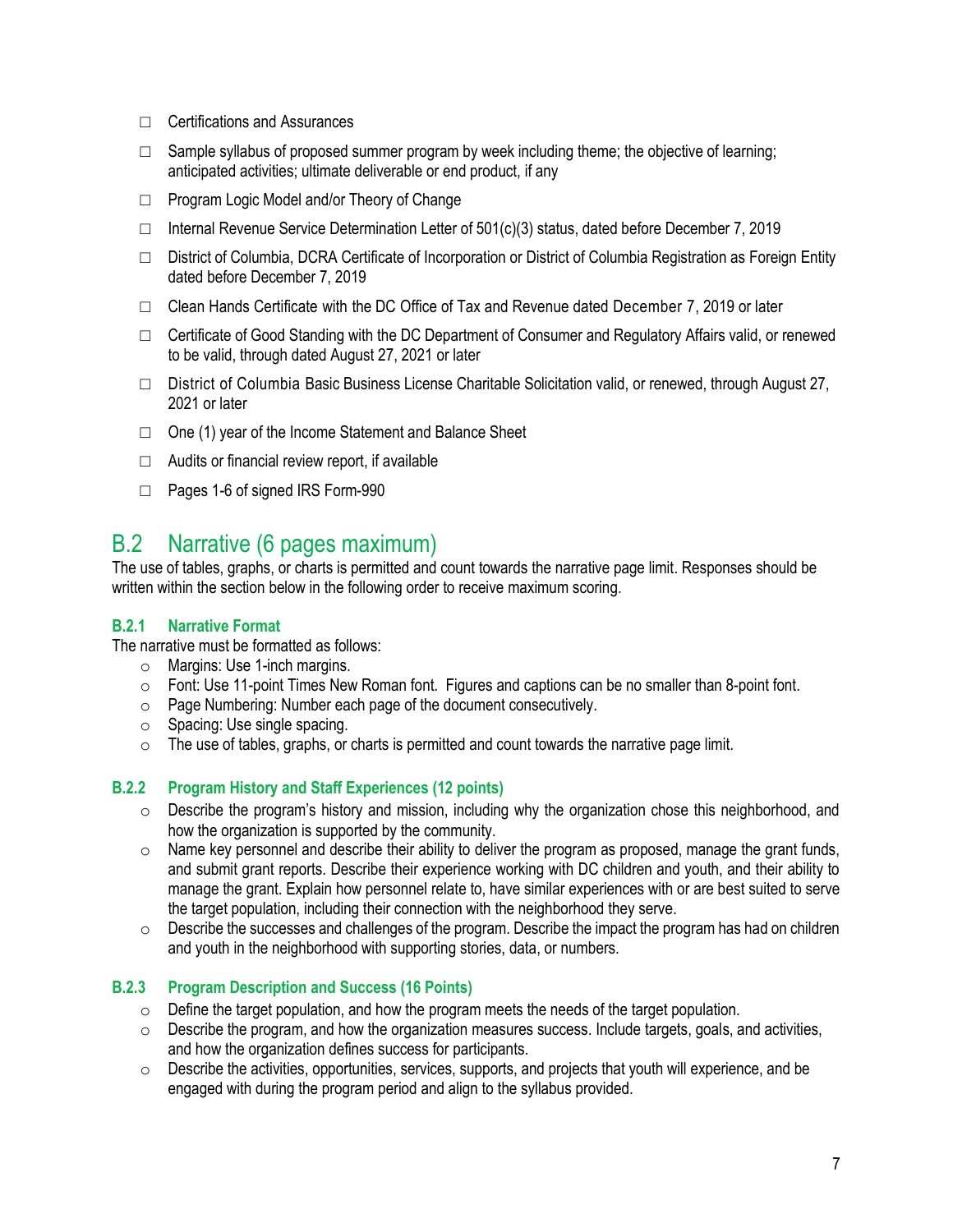$\circ$  Describe youth's involvement, and role(s) in contributing to the design and content of the program or opportunities for youth leadership.

#### **B.2.4 Budget (8 Points)**

- o Describe how the organization will track grant expenditures and the systems that are in place to manage and comply with grant requirements.
- $\circ$  Provide budget information that is detailed, accurate, and directly related to the activities in the grant.
- $\circ$  Provide a budget narrative which includes clarifying information regarding the sources of funding and whether the funding is secured or pending.

## <span id="page-7-0"></span>SECTION C: APPLICATION PROCESS AND SCORING

### <span id="page-7-1"></span>C.1 Important Dates

- o Friday, October 30, 2020: RFA released
- o Monday, November 9, 2020: Grant Information Session
- o Monday, November 16, 2020: Logic Model Workshop
- o Friday, November 13, 2020: Questions submitted to [RFASummer2021@dc.gov](mailto:RFASummer2021@dc.gov)
- o Friday, November 20, 2020: Frequently Asked Questions published
- o Monday, December 7, 2020: Completed applications due electronically to Seamless Docs (linked [here\)](http://dcgov.seamlessdocs.com/f/2021SummerStrongSNPRFA) by 5:00 p.m.
- $\circ$  January 2021: If needed, questions to applicants to clarify applications
- o March 2021: Awards announced via email

#### **C.1.1 Grant Technical Assistance**

- o Grant Information Sessions: Learn24 will host an information session to provide an overview and answer questions related to the RFA. Applicants are strongly encouraged to participate.
	- Monday, November 9, 2020 from 10:30 am  $-$  12:00 pm, clic[k here](https://dcnet.webex.com/dcnet/onstage/g.php?MTID=e468ed03f18dd0aecbe9c9f115370189c) to participate
- $\circ$  Logic Model Training: Learn24 will host a workshop centered on creating a required program logic models
	- Monday, November 16, 2020 from 2:00 pm  $-$  3:00 pm, click [here](https://www.eventbrite.com/e/126336603181) to register.

#### **C.1.2 Questions**

Questions regarding the RFA must be submitted by Friday, November 13, 2020, at 5:00 pm to be included in the published Frequently Asked Questions (FAQ) and responses will be posted on the Learn24 [website](https://learn24.dc.gov/) by Friday, November 20, 2020, at 5:00 pm. Questions may be sent t[o RFASummer2021@dc.gov](mailto:RFASummer2021@dc.gov) at any time related to this RFA.

#### **C.1.3 Application Submission and Deadline**

Applications and attachments must be submitted through Seamless Docs (linke[d here\)](http://dcgov.seamlessdocs.com/f/2021SummerStrongSNPRFA) by Monday, December 7, 2020, at 5:00 pm. Successfully submitted applications will receive a confirmation email. Applications without a confirmation email, late, or incomplete applications will not be reviewed. No extensions will be granted for the submission of missing application components.

## <span id="page-7-2"></span>C.2 Review Process

#### **C.2.1 Scoring**

Each application will be reviewed by a panel of reviewers. The role of a panelist is to review and score an application's content according to the established review criteria using the scoring rubric. (Appendix 12) The panelist will provide a consensus score that is used by the District to make final award determination.

Applicants will be reviewed on a 36-point scale as follows:

o Program History and Staff Experience (12 points)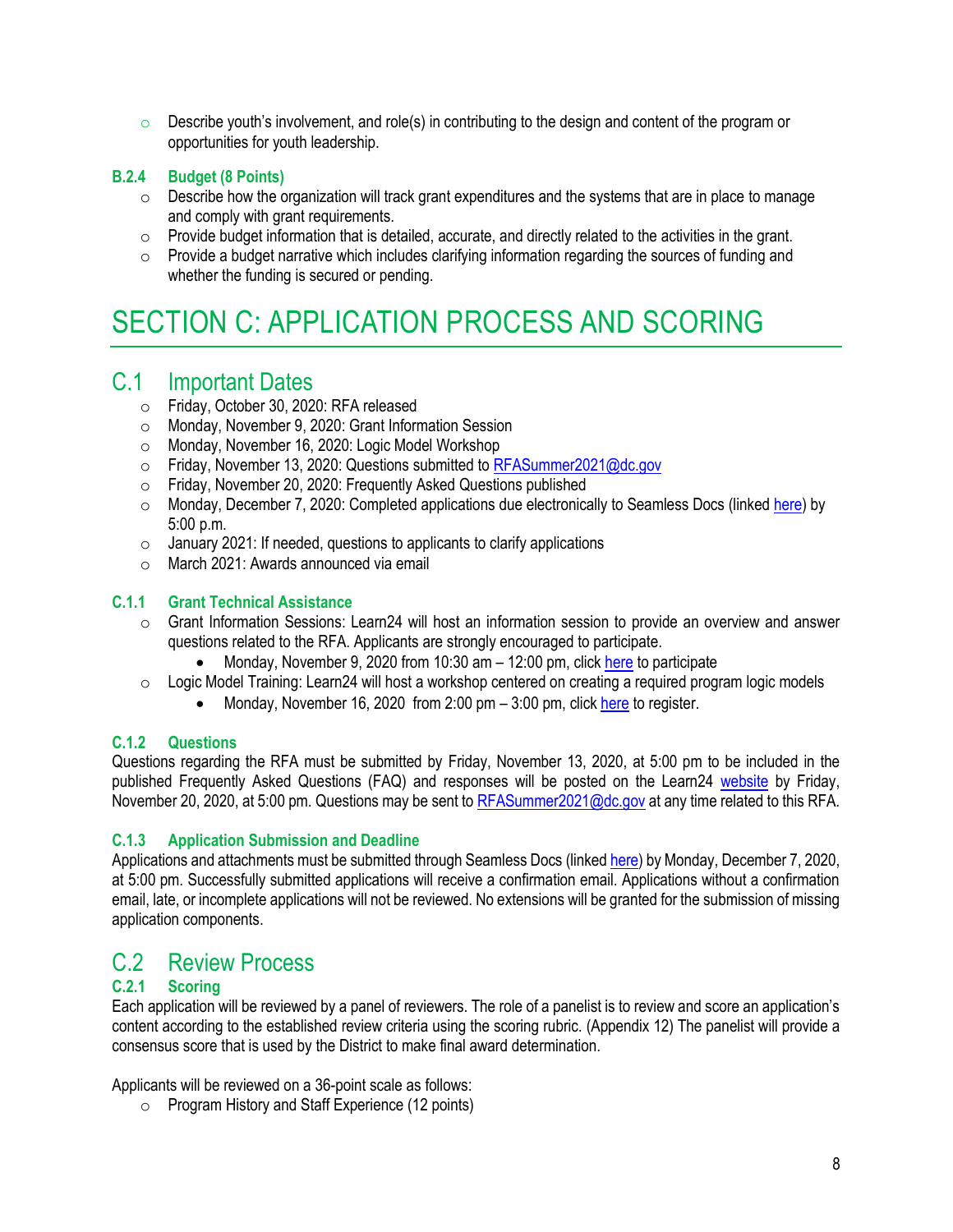- o Program Description and Success (16 points)
- o Budget (8 points)

The panel will determine a final score that is then used to rank applications. The scores and ranks are used by the OST Office to make final award determinations. The District may provide additional preferences and priorities in order to make final award decisions.

Any application that scores 50% or less than the overall points available will not be eligible for funding.

#### **C.2.2 Reviewers**

Learn24 will recruit and accept reviewers who have a background and knowledge of youth development and out-ofschool-time and summer programming. All reviewers are screened for conflicts of interest. Each reviewer will receive training on how to score using the rubric.

#### **C.2.3 Notification Process**

All applicants will be notified via email about the status of the award by late February 2021. Applicants will receive reviewer scores sheets in March 2021.

#### **C.2.4 Awards**

All funding decisions are final and are not subject to review, appeal, or protest.

## <span id="page-8-0"></span>SECTION D: SUCCESSFUL GRANT APPLICANTS

### <span id="page-8-1"></span>D.1 Requirements If Awarded

#### **D.1.1 Grant Agreements**

Grantees will complete grant agreements with Learn24 and submit all required documents by April 2021.

#### **D.1.2 Grantee Meetings and Activities**

The grantee must complete the activities as described in the application for which the grantee was funded. Any deviations should be raised with Learn24 in writing for review and approval.

A minimum of one (1) mandatory grantee meeting will be held during the course of the grant period to discuss grant compliance, data use, forms, reporting requirements, and other relevant details.

#### **D.1.3 Training and Certification**

Grantees must have at least one (1) mandated reporter. The certificate of completion of the mandated reporter training must be provided during monitoring visits. Mandated reporters are professionals obligated by law to report known or suspected incidents of child abuse and/or neglect. In addition, grantees must provide the policy on how staff, volunteers, or contractors are informed or trained for suspicion of abuse and neglect and how to contact the organization's mandated reporter.

The grantee must provide the organization's Bullying Prevention policy in accordance with the requirements of the Youth Bullying Prevention Act of 2012, D.C. Official Code §§ 2-1535.01 et seq., that is enforced on its property, sponsored functions, during transportation, and in electronic communications to youth. The Youth Bullying Prevention Act provides information with respect to bullying prevention policies, codes of conduct, bullying investigations and appeals, the role of the Office of Human Rights (OHR), the OHR complaint procedure, and related matters. Grantee may contact the OHR for template language and assistance drafting a Bullying Prevention Policy.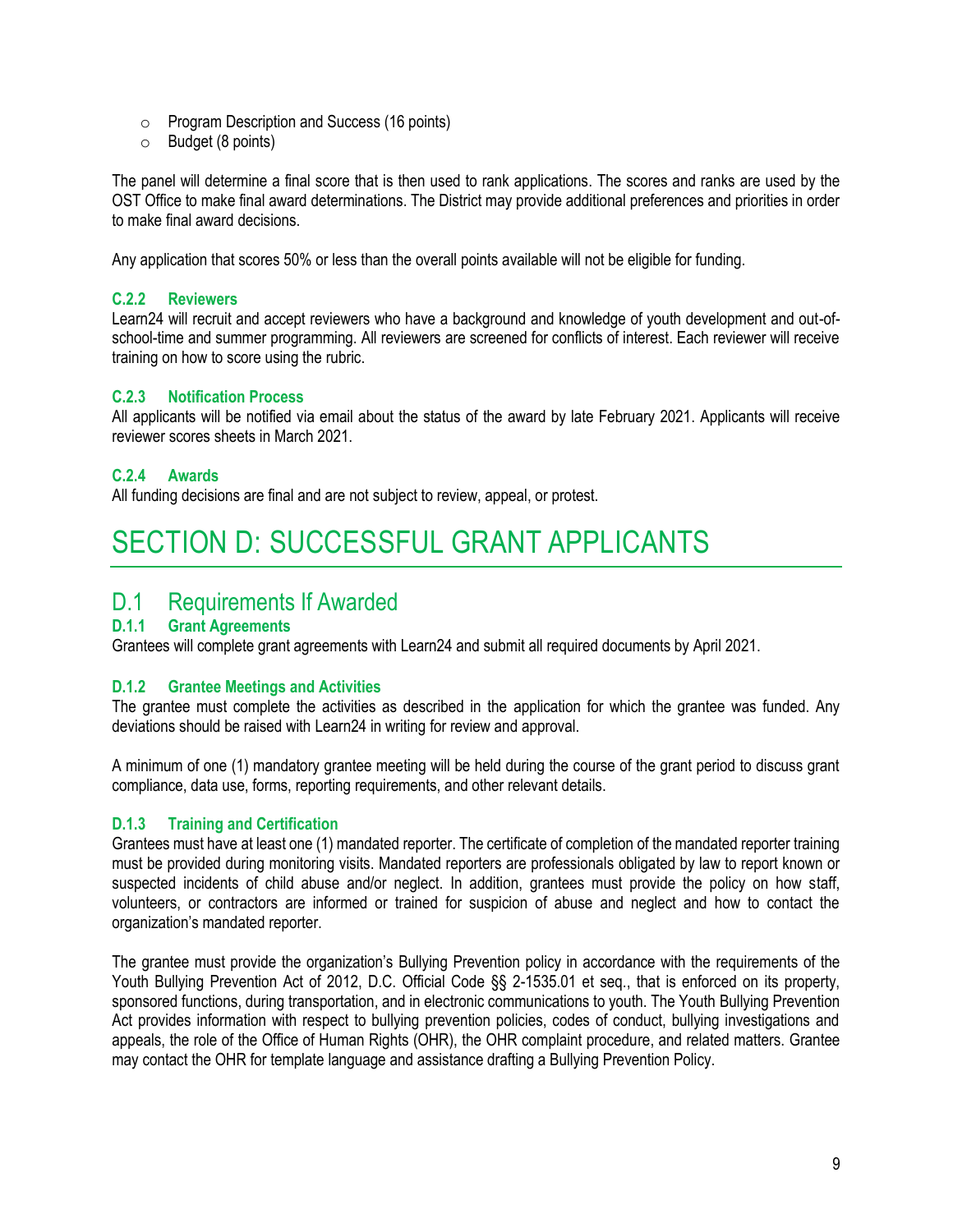At least one (1) person per site must have Cardio-Pulmonary Resuscitation (CPR) and First Aid training. Certification of completion will be verified during site visits and must be uploaded in the Cityspan database. All staff must be aware of the location of the trained CPR personnel on-site.

#### **D.1.4 Operations**

The Grantee at its sole expense shall procure and maintain, during the entire period of performance under this Agreement, the types of insurance specified below. The Grantee shall have its insurance broker or insurance company submit a Certificate of Insurance to the Grants Manager giving evidence of the required coverage prior to commencing performance under this Agreement. In no event shall any work be performed until the required Certificates of Insurance signed by an authorized representative of the insurer(s) have been provided to, and accepted by, the Grants Manager. All insurance shall be written with financially responsible companies authorized to do business in the District of Columbia or in the jurisdiction where the work is to be performed and have an A.M. Best Company rating of A-/VII or higher.

All required policies shall contain a waiver of subrogation provision in favor of the Government of the District of Columbia.

The Government of the District of Columbia shall be included in all policies required hereunder to be maintained by the Grantee (except for workers' compensation and professional liability insurance) as an additional insureds for claims against The Government of the District of Columbia relating to this contract, with the understanding that any affirmative obligation imposed upon the insured Grantee (including without limitation the liability to pay premiums) shall be the sole obligation of the Grantee, and not the additional insured. The additional insured status under the Grantee's Commercial General Liability insurance policies shall be effected using the ISO Additional Insured Endorsement form CG 20 10 11 85 (or CG 20 10 07 04 and CG 20 37 07 04) or such other endorsement or combination of endorsements providing coverage at least as broad and approved by the Grants Manager in writing. All of the Grantee's liability policies (except for workers' compensation and professional liability insurance) shall be endorsed using ISO form CG 20 01 04 13 or its equivalent so as to indicate that such policies provide primary coverage (without any right of contribution by any other insurance, reinsurance or self-insurance, including any deductible or retention, maintained by an Additional Insured) for all claims against the additional insured arising out of the performance of this Agreement by the Grantee, or anyone for whom the Grantee may be liable. These policies shall include a separation of insured clause applicable to the additional insured.

If the Grantee maintain broader coverage and/or higher limits than the minimums shown below, the District requires and shall be entitled to the broader coverage and/or the higher limits maintained by the Grantee.

- 1. Commercial General Liability Insurance ("CGL") The Grantee shall carry a CGL policy, written on an occurrence (not claims-made) basis, on Insurance Services Office, Inc. ("ISO") form CG 00 01 04 13 (or another occurrence-based form with coverage at least as broad and approved by the Grants Manager in writing), covering liability for all ongoing and completed operations of the Grantee, and covering claims for bodily injury, including without limitation sickness, disease or death of any persons, injury to or destruction of property, including loss of use resulting therefrom, personal and advertising injury, and including coverage for liability arising out of an Insured Contract (including the tort liability of another assumed in a contract) and acts of terrorism (whether caused by a foreign or domestic source). Such coverage shall have limits of liability of not less than \$1,000,000 each occurrence, a \$2,000,000 general aggregate (including a per location or per project aggregate limit endorsement, if applicable) limit, a \$1,000,000 personal and advertising injury limit, and a \$2,000,000 products-completed operations aggregate limit including explosion, collapse and underground hazards.
- 2. Automobile Liability Insurance The Grantee shall provide evidence of commercial (business) automobile liability insurance written on ISO form CA 00 01 10 13 (or another form with coverage at least as broad and approved by the Grants Manager in writing) including coverage for all owned, hired, borrowed, and non-owned vehicles and equipment used by the Grantee, with minimum per accident limits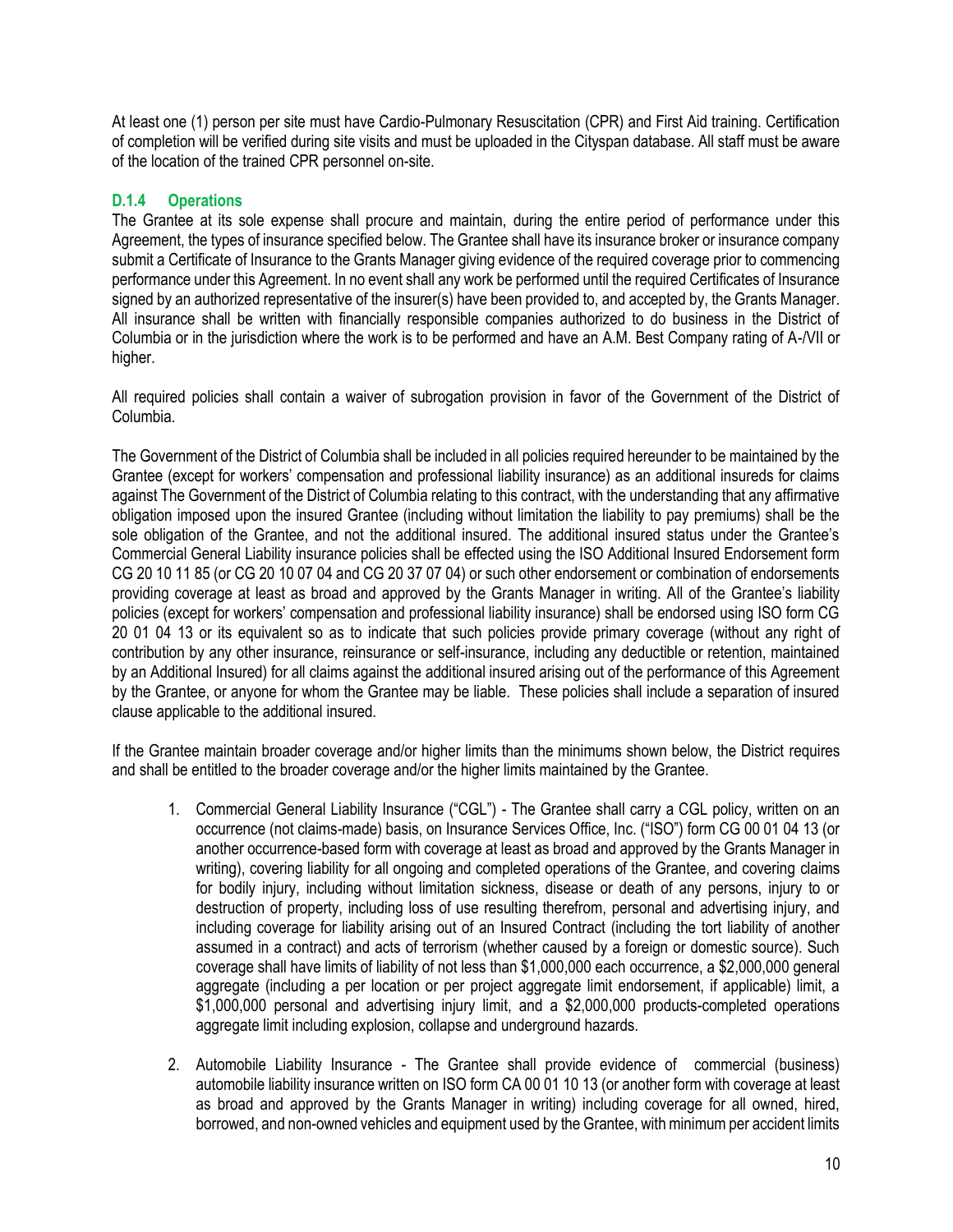equal to the greater of (i) the limits set forth in the Grantee's commercial automobile liability policy or (ii) \$1,000,000 per occurrence combined single limit for bodily injury and property damage. Form CA 99 48 03 06 Pollution Liability - Broadened Coverage for Covered Autos - Business Auto, Motor Carrier, and Truckers must be endorsed onto the policy

- 3. Workers' Compensation Insurance The Grantee shall provide evidence of Workers' Compensation insurance in accordance with the statutory mandates of the District of Columbia or the jurisdiction in which the Agreement is performed.
- 4. Employer's Liability Insurance The Grantee shall provide evidence of employer's liability insurance as follows: \$500,000 per accident for injury; \$500,000 per employee for disease; and \$500,000 for policy disease limit.
- 5. Cyber Liability Insurance The Grantee shall provide evidence of Cyber Liability Insurance, with limits not less than \$2,000,000 per occurrence or claim, \$2,000,000 aggregate. Coverage shall be sufficiently broad to respond to the duties and obligations as is undertaken by Grantee in this Agreement and shall include, but not limited to, claims involving infringement of intellectual property, including but not limited to infringement of copyright, trademark, trade dress, invasion of privacy violations, information theft, damage to or destruction of electronic information, release of private information, alteration of electronic information, extortion and network security. The policy shall provide coverage for breach response costs as well as regulatory fines and penalties as well as credit monitoring expenses with limits sufficient to respond to these obligations. This insurance requirement will be considered met if the general liability insurance includes an affirmative cyber endorsement for the required amounts and coverages.
- 6. Professional Liability Insurance (Errors & Omissions) The Grantee shall maintain Professional Liability Insurance (Errors and Omissions) to cover liability resulting from any error or omission in the performance of professional services under this Agreement. The policy shall provide limits of \$1,000,000 per claim or per occurrence for each wrongful act and \$2,000,000 annual aggregate. The Grantee warrants that any applicable retroactive date precedes the date the Grantee first performed any professional services for the Government of the District of Columbia and that continuous coverage will be maintained or an extended reporting period will be exercised for a period of at least ten years after the completion of the professional services.
- 7. Sexual/Physical Abuse & Molestation The Grantee shall carry \$1,000,000 per occurrence limits; \$2,000,000 aggregate of affirmative abuse and molestation liability coverage. Coverage should include physical abuse, such as sexual or other bodily harm and non-physical abuse, such as verbal, emotional or mental abuse; any actual, threatened or alleged act; errors, omission or misconduct. This insurance requirement will be considered met if the general liability insurance includes an affirmative sexual abuse and molestation endorsement for the required amounts. So called "silent" coverage under a commercial general liability or professional liability policy will not be acceptable.
- 8. Commercial Umbrella or Excess Liability The Grantee shall provide evidence of commercial umbrella or excess liability insurance with minimum limits equal to the greater of (i) the limits set forth in the Grantee's umbrella or excess liability policy or (ii) \$5,000,000 per occurrence and \$5,000,000 in the annual aggregate, following the form and in excess of all liability policies.

All liability coverages must be scheduled under the umbrella and/or excess policy. The insurance required under this paragraph shall be written in a form that annually reinstates all required limits. Coverage shall be primary to any insurance, self-insurance or reinsurance maintained by the District and the "other insurance" provision must be amended in accordance with this requirement and principles of vertical exhaustion.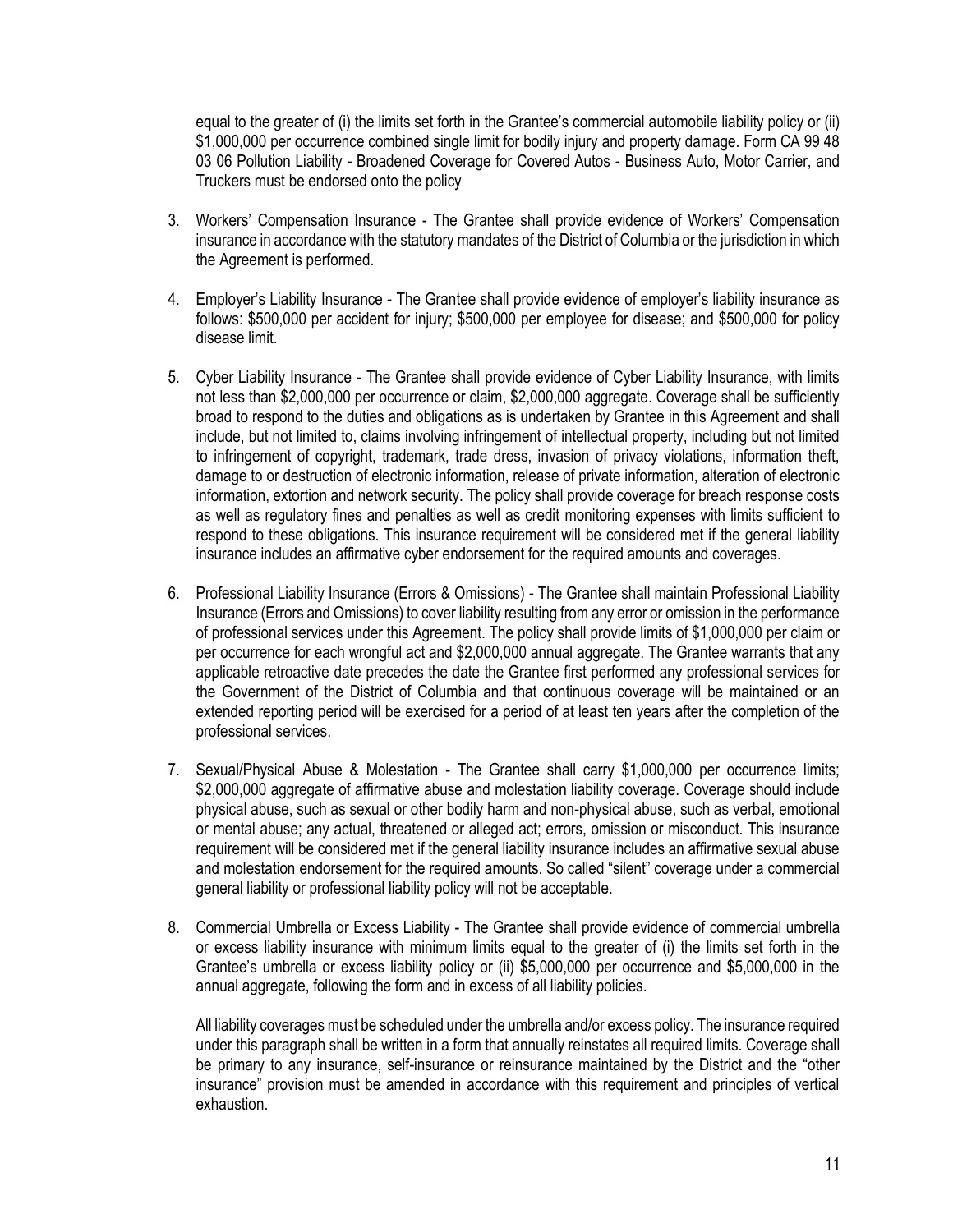PRIMARY AND NONCONTRIBUTORY INSURANCE. The insurance required herein shall be primary to and will not seek contribution from any other insurance, reinsurance, or self-insurance including any deductible or retention, maintained by the Government of the District of Columbia.

DURATION. The Grantee shall carry all required insurance for two (2) years after the Final Report is accepted by the District.

LIABILITY. Section XVII are the required minimum insurance requirements established by the District of Columbia. However, the required minimum insurance requirements provided above will not in any way limit the Grantee's liability under this Agreement.

GRANTEE'S PROPERTY. Grantee are solely responsible for any loss or damage to their personal property, including but not limited to tools and equipment, temporary structures, rented machinery, or owned and leased equipment. A waiver of subrogation shall apply in favor of the District of Columbia.

MEASURE OF PAYMENT. The District shall not make any separate measure or payment for the cost of insurance.

NOTIFICATION. The Grantee shall ensure that all policies provide that the Grants Manager shall be given thirty (30) days prior written notice in the event of coverage and/or limit changes or if the policy is canceled prior to the expiration date shown on the certificate. The Grantee shall provide the Grants Manager with ten (10) days prior written notice in the event of non-payment of premium. The Grantee will also provide the Grants Manager with an updated Certificate of Insurance should its insurance coverages renew under this Agreement.

CERTIFICATES OF INSURANCE. The Grantee shall submit certificates of insurance giving evidence of the required coverage as specified in this section prior to commencing work. Evidence of insurance shall be submitted to the Grants Manager.

The Grants Manager may request, and the Grantee shall within three (3) business days provide updated certificates of insurance, endorsements indicating the required coverages, and/or certified copies of the insurance policies. If the insurance initially obtained by the Grantee expires prior to completion of this Agreement, renewal certificates of insurance, additional insured, and other endorsements shall be furnished to the Grants Manager prior to the date of expiration of all such initial insurance. For all coverage required to be maintained after completion, an additional certificate of insurance evidencing such coverage shall be submitted to the Grants Manager on an annual basis as the coverage is renewed (or replaced).

DISCLOSURE OF INFORMATION. The Grantee agrees that the District may disclose the name and contact information of its insurers to any third party which presents a claim against the District for any damages or claims resulting from or arising out of work performed by the Grantee, its agents, employees, contractors consultants, or servants in the performance of this Agreement.

Grantees must be compliant with the specific insurance requirements of the program location.

Organizations shall maintain and be able to provide documentation related to the grant for five (5) years after receipt of the final payment. At any time before final payment and five (5) years thereafter, the District may request the organization's invoices, vouchers, receipts, statements, and/or audits. If a grantee fails to comply with the grant agreement or significantly alters the intent of programming from the original application, this may result in a delayed or non-payment. Any payment may be reduced by amounts found to be unallowable costs as adjusted for prior overpayment or underpayment. In the event that all payments have been made to the organization and an overpayment or an unallowable cost has been identified the organization shall return funds within 30 days of receipt of written notification.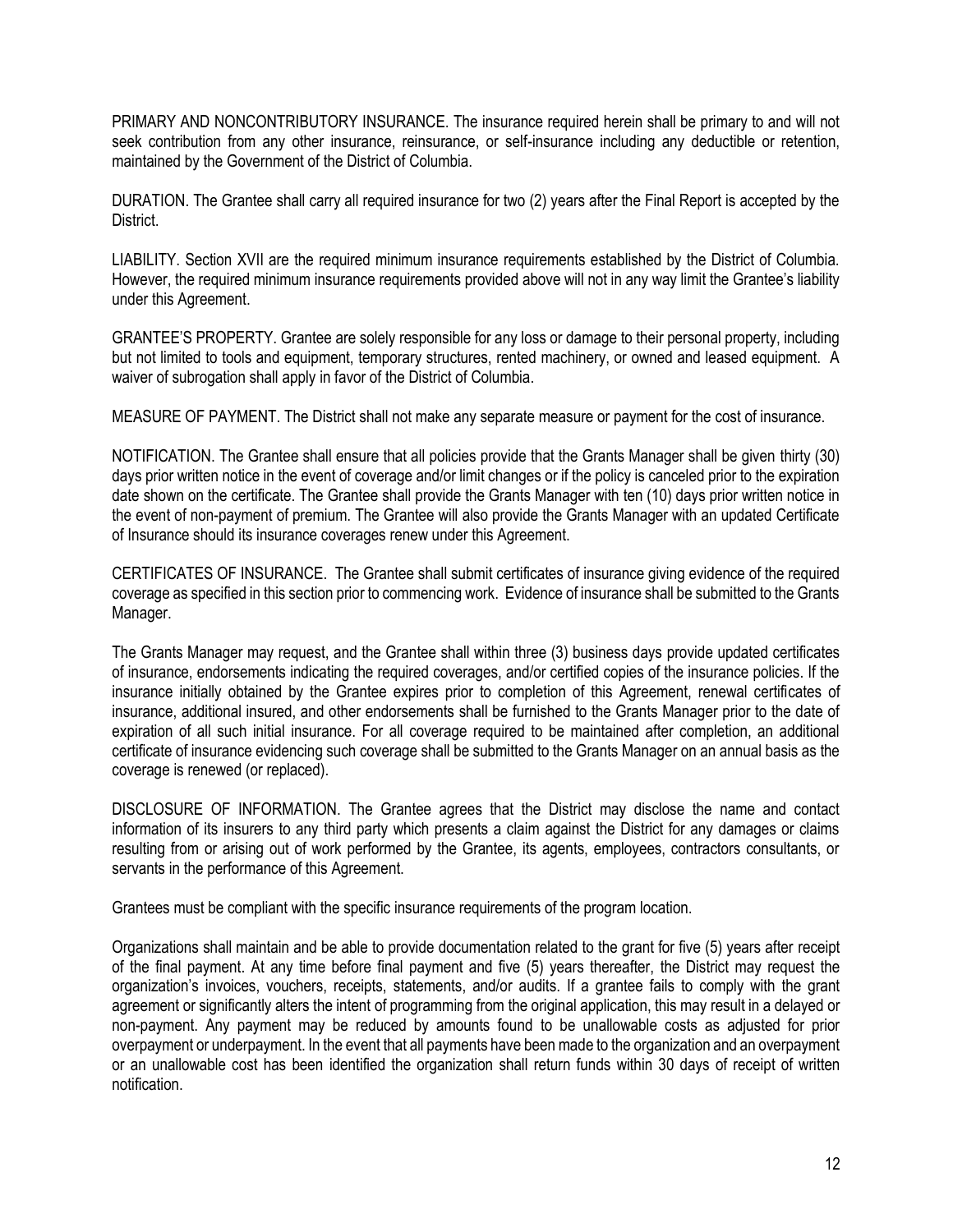Organizations shall establish and maintain books, records, and documents (including electronic storage media) in accordance with Generally Accepted Accounting Principles and Practices (GAAP) and which include sufficiently supported documentation and properly reflect all revenues and expenditures of grant funds awarded. Supporting documentation includes canceled checks, proof of payment or electronic transfer, account statements, credit card receipts, invoices, petty cash slips, or other form of documentation that substantiates the expenditure listed.

If needed at any time during programming, at the request of the District, grantees may be required to accept and enroll as many as three youth experiencing housing uncertainty. Grantees will have the opportunity to discuss this requirement with Grantor at the time of referral.

#### **D.1.5 Data**

Grantees are required to collect consent forms and participate in research and evaluation activities commissioned by the District. Grantees will submit data directly to the District using Cityspan. These activities include but are not limited to enrollment and demographics of participants, attendance, collection of youth/family consent forms, and distribution and entry of youth surveys.

The youth survey, SAYO-Y, is an online tool that grantees will administer to participants in 4<sup>th</sup> grade and above.

## <span id="page-12-0"></span>D.2 Monitoring and Compliance

Specific monitoring and progress report schedules will be established and included in the grant agreement. District staff (with appropriate identification) will make a minimum of one scheduled and one unscheduled monitoring visit. During such visits, the organization is required to provide access to facilities, records, participants and staff, as deemed necessary.

Monitoring may involve interviews and random reviews of reports, documents, clearances, background checks, policies, procedures, and data to determine the organization's level of compliance with grant requirements and to identify specifically whether the organization's operational, financial, and management systems and practices are adequate to account for grant funds.

#### **D.2.1 Staff and Volunteer Clearance Requirements**

Grantees will be required to have the following background checks on all of the organization's staff, volunteers and contractors who have regular (at least once weekly) and unsupervised access to youth, including those conducting virtual programming:

- Federal Bureau of Investigation (FBI) Criminal Background Check;
- Metropolitan Police Department (MPD) Criminal Background
- National Sex Offender Registry; and
- DC Child and Family Services Agency (CFSA) Child Protection Registry (CPR)

Background checks are valid for 2 years from the effective date. Signed Affidavits must be uploaded one year after the effective date for all background checks.

Clearances must be valid through August 27, 2021. If background checks will expire during the program period, they must be renewed in a timely manner prior to expiration.

One-day visitors, guests, and volunteers that shall be at all times under the direct supervision of a staff member with appropriate clearances are exempt.

All clearances must be valid for the duration of the grant period and align with the program site requirements (DCPS, DCPCS, etc.) and uploaded into Cityspan. Employees, volunteers, or contractors who are newly hired or under contract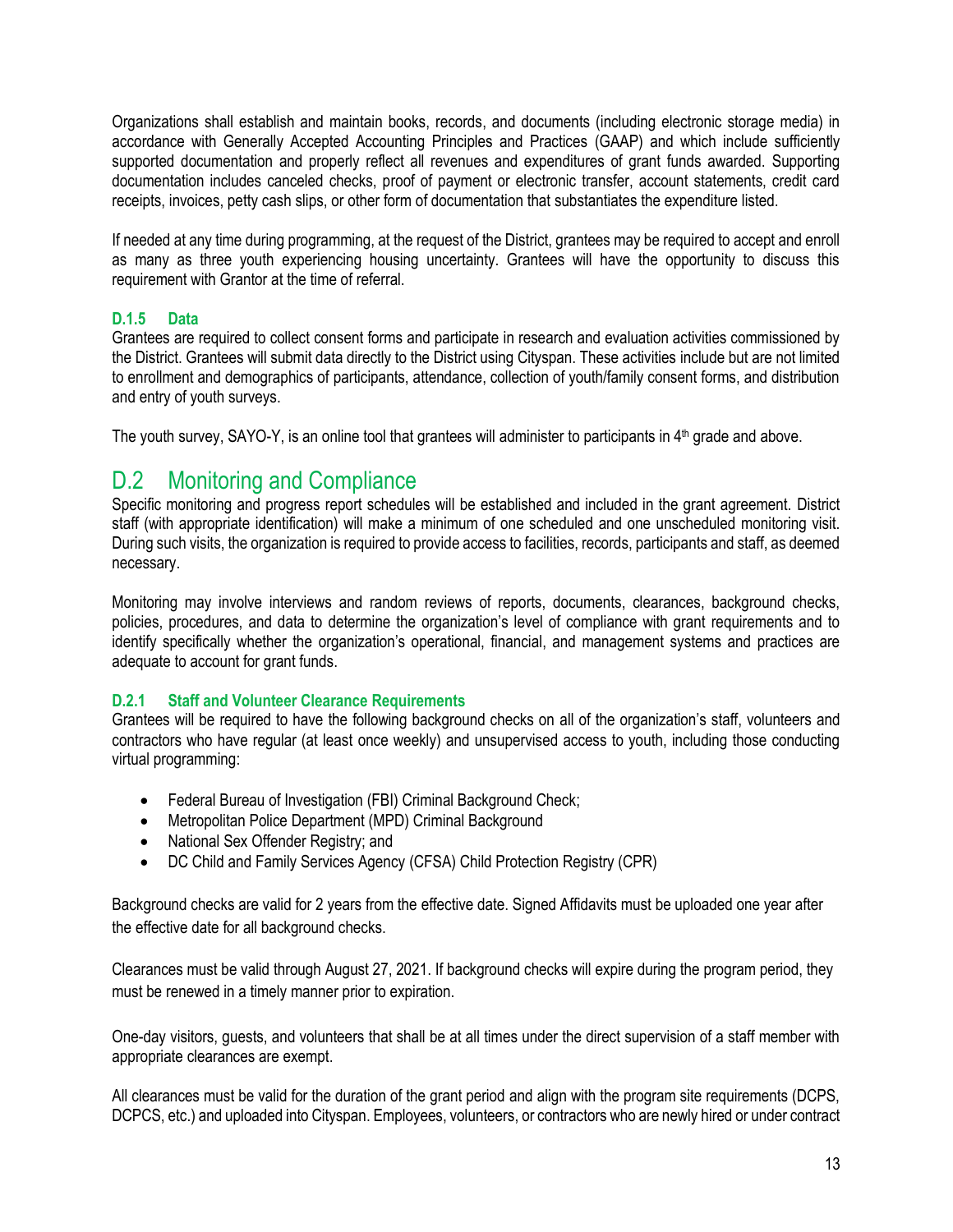by the organization and have unsupervised contact with youth, must have background checks and clearances submitted to the appropriate agencies within the first week of employment and the organization must maintain proof of submission within the personnel file.

In the event that any staff, volunteer, or contractor has a background check returned with an issue or indication of past criminal history, the said result must be communicated to the Grantor within two (2) business days. Said staff, volunteer, or contractor involved may not have unsupervised interactions with youth until the issue is resolved and communicated to the Grantee.

#### **D.2.2 Attendance**

Grantees will be required to provide access to daily attendance or sign-in sheets as requested. Grantees will be required to submit daily attendance via a template provided by the OST Office or directly into the Learn24 database. Attendance must be entered at least weekly into the Learn24 database.

#### **D.2.3 Adult to Youth Ratio**

Programs must maintain an adult to participant ratio of at least 1:15 for youth ages 5 – 17, unless a lower ratio is required by the District.

#### **D.2.4 Safety**

If awarded, grantmaking partner or District may request access to the following.

- $\circ$  CPR/First Aid, one certified person at each program site (does not need to be organizational staff)
- o Procedural Plan in the case of Health Emergency
- o Mandated Reporter Policy
- o Sign-in or attendance procedures and sheets and exit and pick up procedures
- $\circ$  Signed consent forms with the Family Educational Rights and Privacy Act (FERPA) language
- o Incident reports,
- o Safety and security virtual protocols,
- $\circ$  Process for contacting parents to ensure youth access to technology,
- $\circ$  Process for tracking technical equipment that is loaned to youth,
- o Social distancing policies, if applicable, and
- o Certificates of Insurance.

#### **D.2.5 Program Reporting**

At the program start, grantees must enter the following information into the Learn24 database (Cityspan):

- $\circ$  Confirmed list of all program site(s)
- o Hours of programming
- o General program schedule

No later than the second week of programming, the grantee must provide the following information:

- $\circ$  Number of youth enrolled in the program
- o Number of youth attending the program

Following the completion of all programming, but no later than September 24, 2021, grantee must provide the following information:

- $\circ$  Number of youth enrolled in the program
- o Number of youth who attended the program
- o Enrollee information
	- o Full name
		- $\circ$  Date of birth
		- o Home address
		- o School grade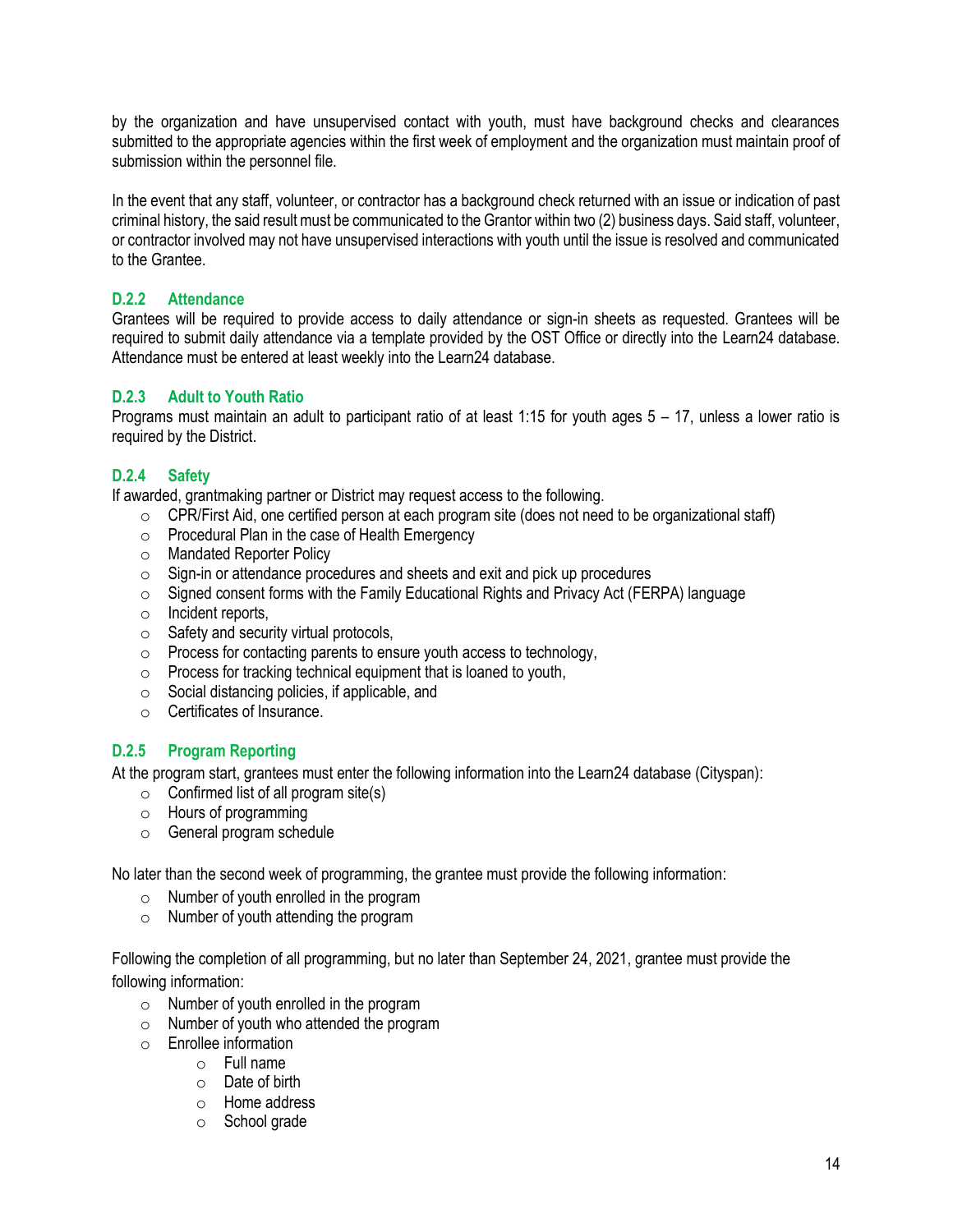- o Gender
- $\circ$  Written report, including relevant data, on achievement and progress toward the organization's outcomes or stated goals as referenced in the logic model or theory of change.

#### **D.2.6 Financial Reporting**

Grantees will receive information on use of grant reimbursement system at the mandatory grantee meeting. Grantees shall maintain records that contain information identifying any grant awards received, any authorizations, any obligations, any unobligated balances, all assets, all outlays, and all income. The records shall compare actual expenditures to the budget as well as cumulative grant award installments/payments.

Upon request, accounting records shall be supported by source documentation, including but not limited to, receipts, canceled checks, invoices, vouchers, paid bills, financial statements, approved time and attendance reports, bank statements, and payroll records. All of which shall be clearly identified, legible, and readily accessible to Grantor.

#### **D.2.7 Payment of Funds**

Pending the availability of funds, the first payment will occur after the grant agreement is fully executed, all required documents have been received, and compliance with prior grants completed. The final payment will be based on meeting reporting deadlines.

## <span id="page-14-0"></span>APPENDICES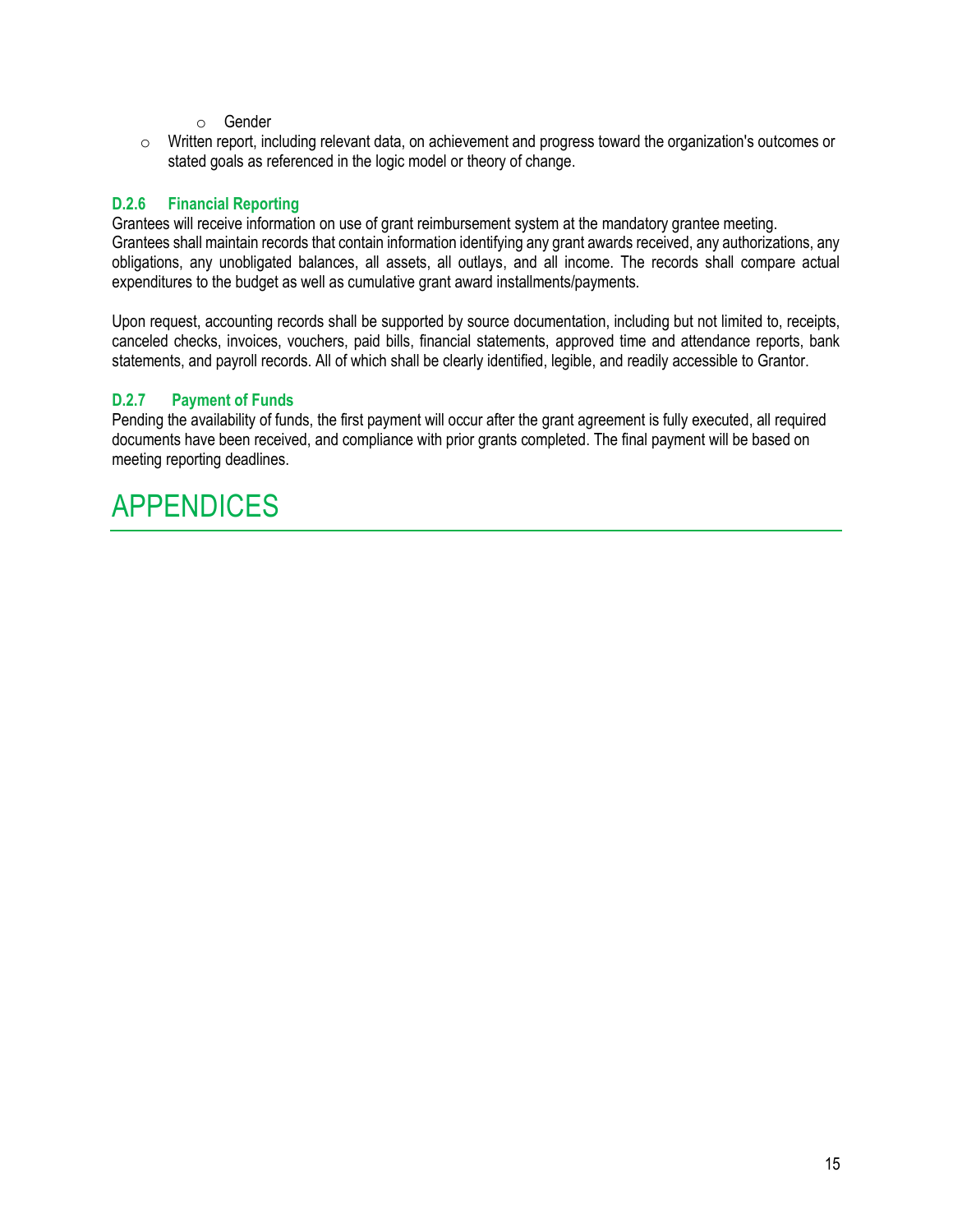## <span id="page-15-0"></span>Appendix 1: Application Cover Page and Program Locations

| <b>Applicant Information</b>      |                                                                                                                   |  |
|-----------------------------------|-------------------------------------------------------------------------------------------------------------------|--|
| <b>Organization Name</b>          |                                                                                                                   |  |
| <b>Mailing Address</b>            |                                                                                                                   |  |
| Ward in which Headquarter is      |                                                                                                                   |  |
| located                           |                                                                                                                   |  |
| <b>Organization Annual Budget</b> |                                                                                                                   |  |
| Program Budget                    | <b>Grant Amount</b>                                                                                               |  |
|                                   | Requested                                                                                                         |  |
| yes, please explain.              | Has the organization had a contract with any DC Government agency that was terminated within the past 5 years? If |  |

#### **Contact Information**

| Name and title |       |  |
|----------------|-------|--|
| Email          | Phone |  |

#### **Program Information**

|                                                                               | Describe the mission and vision in 50 words or less.                     |                          |  |  |  |
|-------------------------------------------------------------------------------|--------------------------------------------------------------------------|--------------------------|--|--|--|
| Target Age(s)                                                                 |                                                                          | <b>Target or Special</b> |  |  |  |
| and Grade(s)                                                                  |                                                                          | Population               |  |  |  |
| Expected number of youth impacted by program:<br>Proposed programming period: |                                                                          |                          |  |  |  |
| Describe the typical schedule for a daily session.                            |                                                                          |                          |  |  |  |
|                                                                               | At the end of the program, what will the children or youth have learned? |                          |  |  |  |

#### **Staff Information**

| Number of full-time employees:                                                                      | Number of part-time employees:                    |
|-----------------------------------------------------------------------------------------------------|---------------------------------------------------|
| Number of AmeriCorps, Senior Corps, Vista or other<br>service members engaged for youth program(s): | Number of volunteers engaged in youth program(s): |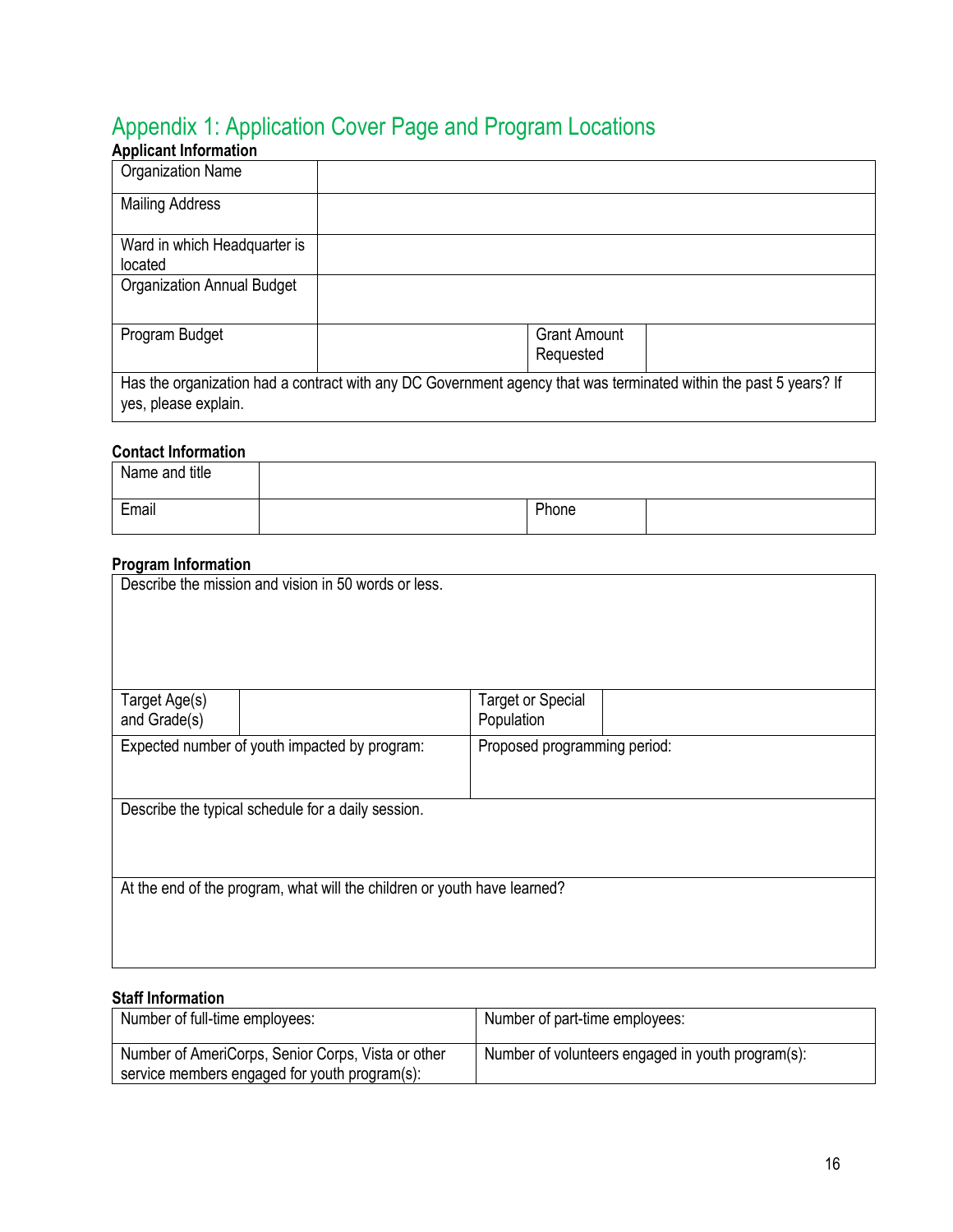## <span id="page-16-0"></span>Appendix 2: Certifications and Assurances

The authorized designee (Executive Director, Officer, etc.) please sign after each statement acknowledging you have read and agree to provide these policies if awarded funds. These policies will be reviewed and verified for compliance during onsite monitoring visits.

#### **Terrorist Exclusion**

I certify that the organization named in this application is in compliance with all statutes, executive orders, and regulations restricting or prohibiting U.S. persons from engaging in transactions and dealings with countries and entities, or individuals subject to economic sanctions administered by the U. S. Department of the Treasury's Office of Foreign Assets Control. The organization named in this application is aware that a list of countries subject to such sanctions, a list of Specially Designated Nationals and Blocked Persons subject to such sanctions, and overviews and guidelines for each such sanctions program can be found at [http://www.treas.gov/ofac.](http://www.treas.gov/ofac) Should any changes in circumstances pertaining to this certification occur at any time, the organization will immediately notify both Grantor and Office of Personnel Management's Combined Federal Campaign Operations.

Signature/Date

#### **Non-Discrimination Policy and Delivery of Services**

I certify that the organization named in this application has a policy and demonstrates a practice of non-discrimination as it relates to the operation of the organization, including service delivery on the basis of race, creed, color, religion, gender, age, national origin, physical or mental health, sexual orientation or any characteristic protected by law.

In accordance with Title VI of the Civil Rights Act of 1964, as amended, and the District of Columbia Human Rights Act of 1977, as amended, no person shall, on the grounds of race, color, religion, national origin, sex, age, disability, marital status, personal appearance, sexual orientation, gender identity or expression, family responsibilities, genetic information, matriculation, or political affiliation, be denied the benefits of or be subjected to discrimination under any program activity receiving government funds.

#### **Youth Bullying Prevention Act of 2012**

I certify that the organization's Bullying Prevention policy in accordance with the requirements of the Youth Bullying Prevention Act of 2012, D.C. Official Code §§ 2-1535.01 et seq., that is enforced on its property, sponsored functions, in transportation and electronic communications to youth.

#### Signature/Date

### **Staff Clearances and Requirements** In the best interest of the children and youth served, I certify that all adults, paid and unpaid, who have regular (more than one

interaction per week) contact with youth will have the FBI Background Check, DC Criminal Background Check, DC Child Protection Record Check, and results from the National Sex Offender Registry on file. We grant the District access to these records at their request or during monitoring visits and will ensure to upload them into the database redacting all Personally Identifiable Information beforehand. I further certify that one-day visitors, guests, and volunteers who do not have the required clearances, shall be at all times under the direct supervision of a staff member with appropriate clearances.

#### **Personal Assurance**

I certify that I have read the certifications and assurance listed above, that I have the signing authority on behalf of the organization, and I certify that all information contained in this application is true and accurate to the best of my knowledge and belief and that any misinformation may result in a termination of the grant. I understand and agree that this certification will carry through to the end of the grant period.

Signature/Date

Signature/Date

Signature/Date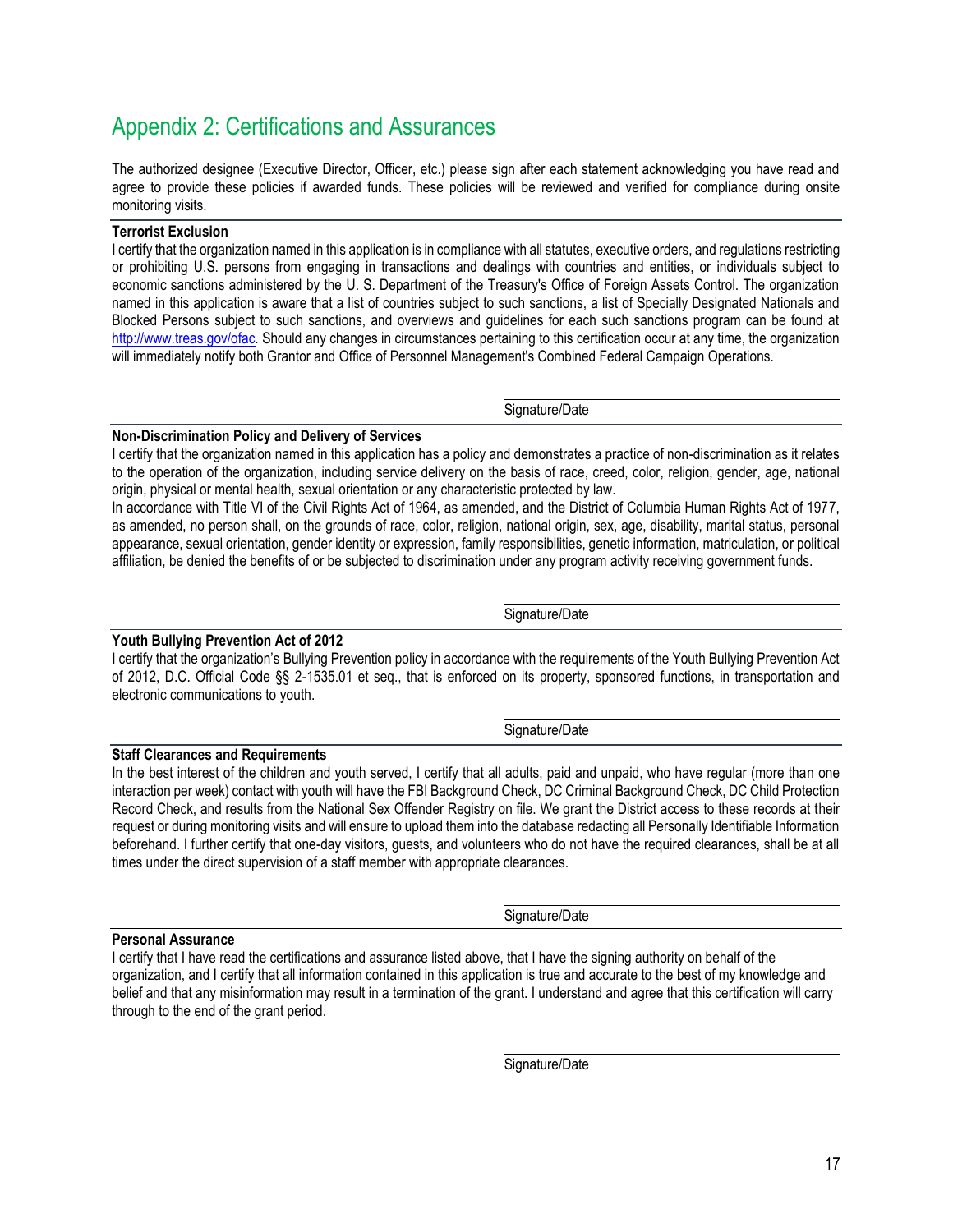## <span id="page-17-0"></span>Appendix 3: Summer Syllabus Sample

#### **Week Agenda**

|                 | Monday                                                                               | Tuesday                                | Wednesday                                                               | Thursday                 | Friday                |  |
|-----------------|--------------------------------------------------------------------------------------|----------------------------------------|-------------------------------------------------------------------------|--------------------------|-----------------------|--|
| $8:00 - 8:30$   |                                                                                      |                                        | <b>BREAKFAST</b>                                                        |                          |                       |  |
| $8:30 - 9:00$   |                                                                                      |                                        | Center Welcome; Teambuilding Activities; Creating Community Agreements; |                          | Field Trip: Field Day |  |
|                 |                                                                                      |                                        | Center Chant and Poem – focused on creating structure and routine       |                          | at Anacostia Park     |  |
| $9:00 - 10:00$  | Literacy Time- delivered by our team                                                 |                                        |                                                                         |                          | with Vendor ABC to    |  |
| $10:00 - 10:15$ |                                                                                      | Mindfulness and/or Meditation Activity |                                                                         |                          | conduct team          |  |
| $10:15 - 11:15$ |                                                                                      |                                        | Sports Math Curriculum: Learning math through sports and analytics      |                          | building activities   |  |
| $11:15 - 12:15$ | Computer                                                                             | Web Design or                          | Computer                                                                | Web Design or            | and group ropes       |  |
|                 | Programming or                                                                       | Computer                               | Programming or                                                          | <b>Computer Literacy</b> | course competition    |  |
|                 | <b>Building Robots</b>                                                               | <b>Literacy Classes</b>                | <b>Building Robots</b>                                                  | Classes                  |                       |  |
| $12:15 - 1:00$  |                                                                                      |                                        | <b>LUNCH and RECESS</b>                                                 |                          |                       |  |
| $1:00 - 2:00$   | Dance or                                                                             | Visual Arts-                           | Dance or                                                                | Visual Arts - TBD        |                       |  |
|                 | Dodgeball                                                                            | <b>TBD</b>                             | Dodgeball                                                               |                          |                       |  |
| $2:00 - 3:00$   | Life Skills: Introduction to College, Apprenticeships, Military/Service, or Careers; |                                        |                                                                         |                          |                       |  |
|                 | Career Assessment; research and presenting options                                   |                                        |                                                                         |                          |                       |  |
| $3:00 - 3:30$   | Center Wrap-up; shout-outs; reflections and goals for tomorrow; group showcase       |                                        |                                                                         |                          |                       |  |

#### **Literacy Time Syllabus**

Objective: Scholars will select a book of their choice to read. Scholars will complete the "Story Map and Movie Trailer to display at the summer end showcase.

| Time   | Goals                                                                                                       | <b>Sample Activities</b>                                                                                                                                                                                                     |
|--------|-------------------------------------------------------------------------------------------------------------|------------------------------------------------------------------------------------------------------------------------------------------------------------------------------------------------------------------------------|
| Week 1 | Selection of Book: Three Cups of Tea (Read up to<br>chapter 3) or Nothing But the Truth (Read Chapter<br>1) | Students will be given 30 minutes of reading time that<br>include both individual and group reading, daily journal<br>prompts internal blog post and group's discussions.                                                    |
| Week 2 | Three Cups of Tea (Read up to chapter 9) or<br>Nothing But the Truth (Read Chapter 5)                       | Students will be given 30 minutes of reading time that<br>include both individual and group reading, daily journal<br>prompts internal blog post and group's discussions.                                                    |
| Week 3 | Three Cups of Tea (Read up to chapter 13) or<br>Nothing But the Truth (Read Chapter 13)                     | Students will be given 30 minutes of reading time that<br>include both individual and group reading, daily journal<br>prompts internal blog post, and groups discussions,<br>drafting Story Map                              |
| Week 4 | Three Cups of Tea (Read up to chapter 18) or<br>Nothing But the Truth (Read up to Chapter 15)               | Students will be given 30 minutes of reading time that<br>include both individual and group reading, daily journal<br>prompts internal blog post, and groups discussions,<br>finalizing story map and start video production |
| Week 5 | Three Cups of Tea (Read up to chapter 22) or<br>Nothing But the Truth (Read up to Chapter 19)               | Students will be given 30 minutes of reading time that<br>include both individual and group reading, daily journal<br>prompts internal blog post, and group discussions,<br>finalize video production.                       |

The remaining items on the schedule are contracted services and details are unavailable at this time. We are happy to share it if awarded.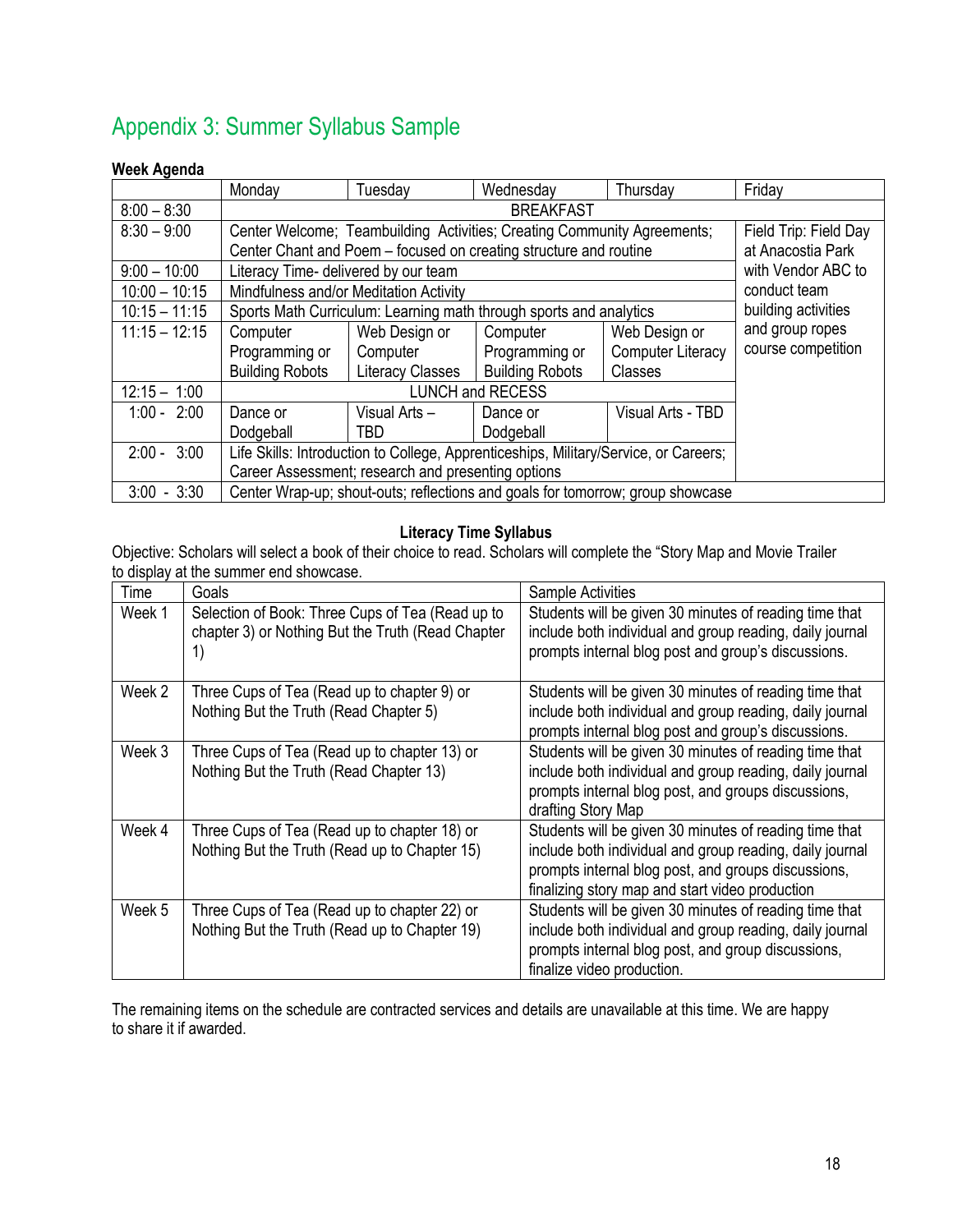

#### **Program and Mission statement** (note the target population, audience served and what you hope to impact)

Type the mission statement here.

<span id="page-18-0"></span>

| <b>Challenge to be Addressed</b>                                                                                                                                                                                                                                        | <b>Short Term Outcomes</b><br>(Awareness, Knowledge, Attitude)                                                                                                                                                                                                                                                                                                                                                                                                                                                                                                                                                                                          |                                                                                                                                                                                                                                                                                                                                           |                                                                                                                                                                                                                                                                                                                                                                                                                                                                                                                                                                                    |
|-------------------------------------------------------------------------------------------------------------------------------------------------------------------------------------------------------------------------------------------------------------------------|---------------------------------------------------------------------------------------------------------------------------------------------------------------------------------------------------------------------------------------------------------------------------------------------------------------------------------------------------------------------------------------------------------------------------------------------------------------------------------------------------------------------------------------------------------------------------------------------------------------------------------------------------------|-------------------------------------------------------------------------------------------------------------------------------------------------------------------------------------------------------------------------------------------------------------------------------------------------------------------------------------------|------------------------------------------------------------------------------------------------------------------------------------------------------------------------------------------------------------------------------------------------------------------------------------------------------------------------------------------------------------------------------------------------------------------------------------------------------------------------------------------------------------------------------------------------------------------------------------|
|                                                                                                                                                                                                                                                                         | What is the problem that your organization is trying to address through your programs?                                                                                                                                                                                                                                                                                                                                                                                                                                                                                                                                                                  |                                                                                                                                                                                                                                                                                                                                           | <b>Outcomes</b> are the measurable,<br>meaningful, and expected changes in                                                                                                                                                                                                                                                                                                                                                                                                                                                                                                         |
| <b>Assumptions</b><br><b>Inputs/Resources</b>                                                                                                                                                                                                                           | Assumptions are the beliefs you have about your program, the people involved and<br>how you think the change will occur. They might also include the theory behind the<br>program, underlying beliefs about how and why it will work, or the conditions for<br>success.<br><b>Activities</b>                                                                                                                                                                                                                                                                                                                                                            | the population served that result from a<br>program's activities.<br>Short-term outcomes generally focus<br>on changes in attitude, awareness, or<br>knowledge. These are the outcomes                                                                                                                                                    |                                                                                                                                                                                                                                                                                                                                                                                                                                                                                                                                                                                    |
| (Needed to operate program)                                                                                                                                                                                                                                             | (Program Opportunities for Kids)                                                                                                                                                                                                                                                                                                                                                                                                                                                                                                                                                                                                                        | <b>Outputs</b><br>(Result of Program Activities)                                                                                                                                                                                                                                                                                          | you desire by the program mid-point.                                                                                                                                                                                                                                                                                                                                                                                                                                                                                                                                               |
| Inputs or resources that go<br>into a program including human,<br>financial, organizational, and<br>community resources available<br>for carrying out a program's<br>activities. Examples include<br>Funding, Program staff,<br>curricula, Volunteers, and<br>Research. | <b>Activities</b> (program activities) are<br>the actions or events provided to<br>generate desired outcomes. You<br>should also include the <b>dosage</b> —the<br>amount of time or number of<br>activities. For example Workshops (4<br>@ 2 hours), Guest Speakers (6 per<br>year), or Training Programs (2<br>hours/week for 10 weeks). The<br>dosage is an important determining<br>factor for whether your program can<br>achieve its outcomes. A program that<br>does one hour of tutoring per<br>semester should not claim to improve<br>grades. However, a program that<br>does one hour of tutoring per week<br>for a semester could make that | Outputs are the direct products of a<br>program's activities and may include<br>types, levels and targets of services to be<br>delivered by the program. Examples<br>include # of individuals who will complete<br>training, # of individuals who expressed<br>satisfaction with the program, or # of<br>individuals receiving referrals. | <b>Intermediate Outcomes</b><br>(Skills, Action, Behavior)<br>Intermediate or mid-term outcomes<br>generally focus on changes in skills,<br>behaviors, and actions. These are the<br>outcomes you desire by the program<br>end. Think about 0-3 months after your<br>program ends when identifying these<br>outcomes.<br><b>Long Term Outcomes</b><br>(Status or Condition)<br>Long-term outcomes generally focus on<br>changes in status or condition. These<br>are the outcomes you desire for<br>participants to achieve or exhibit 6<br>months or longer after the end of your |
| <b>External Factors</b><br>(Realities)                                                                                                                                                                                                                                  | claim.<br>Those factors that are outside of your control that might influence your ability to do the<br>planned work or achieve the desired change. Examples include funding, political<br>changes, or participants relocating.                                                                                                                                                                                                                                                                                                                                                                                                                         | program. The time period for achieving<br>this outcome should take into<br>consideration how long you track<br>participants beyond the actual program.                                                                                                                                                                                    |                                                                                                                                                                                                                                                                                                                                                                                                                                                                                                                                                                                    |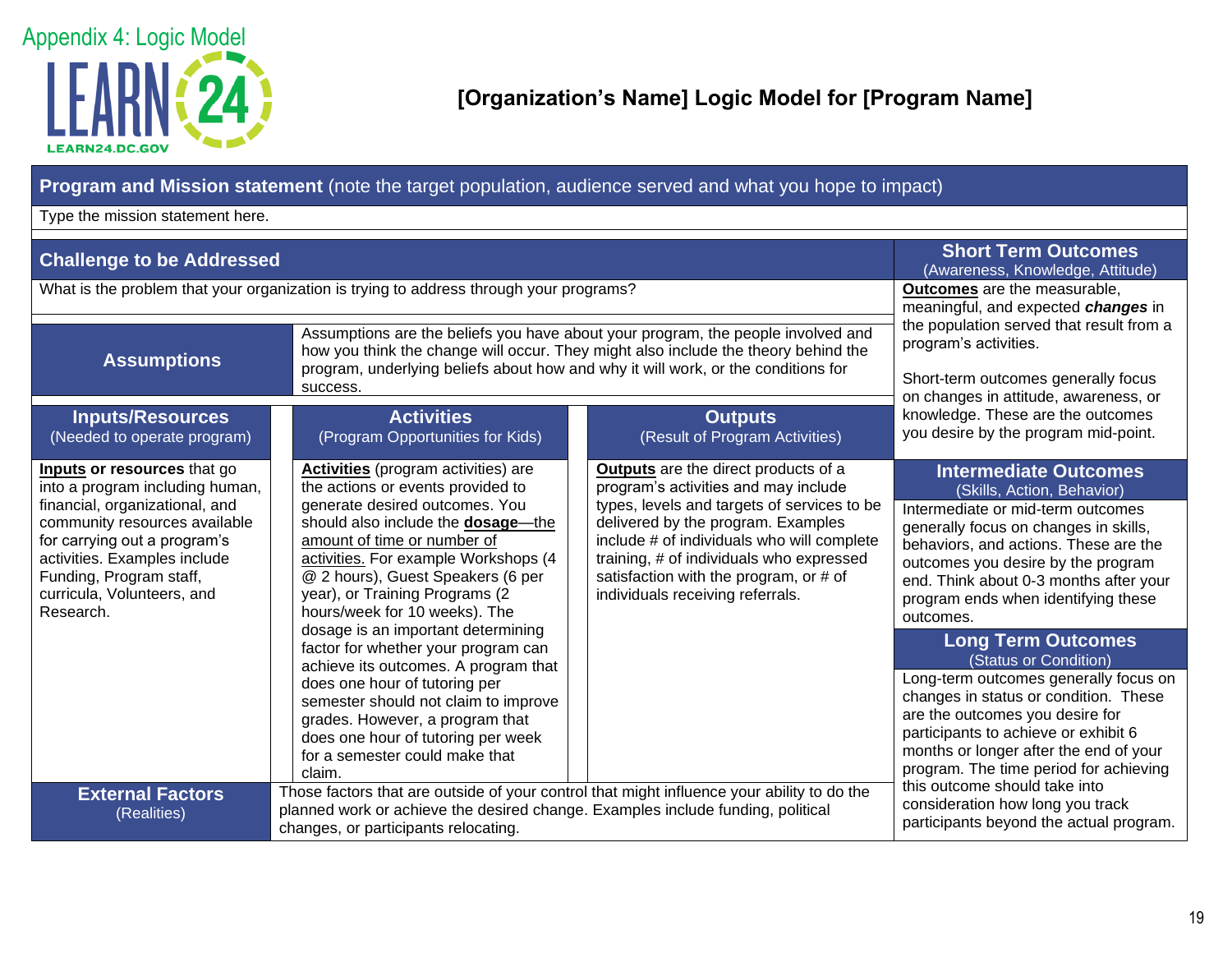## <span id="page-19-0"></span>Appendix 5: Sample Organization Annual Budget

### **Organization Operating Budget (January 1, 2021 – December 31, 2021)**

|                    | Revenue- List all sources of revenue for the program and organization in the budget such as foundations,<br>government grants, fundraising, etc. Matching funds are not required. |                         |                        |  |  |
|--------------------|-----------------------------------------------------------------------------------------------------------------------------------------------------------------------------------|-------------------------|------------------------|--|--|
| <b>Description</b> |                                                                                                                                                                                   | <b>Projected Income</b> |                        |  |  |
|                    | Corporate Donations (Walmart, KPMG)                                                                                                                                               | 50,000                  |                        |  |  |
|                    | Individual Contributions (United Way, CFC)                                                                                                                                        | 10,000                  |                        |  |  |
|                    | Interest                                                                                                                                                                          | 136                     |                        |  |  |
|                    | <b>Cafritz Foundation Grant</b>                                                                                                                                                   | 15,000                  |                        |  |  |
|                    | Meyer Foundation Grant                                                                                                                                                            | 10,000                  |                        |  |  |
|                    | Learn24 - Summer 2021 Grant                                                                                                                                                       | 25,000                  |                        |  |  |
|                    | Other Grants (description provided in the narrative)                                                                                                                              | 100,000                 |                        |  |  |
|                    | Program Fees                                                                                                                                                                      | 5,000                   |                        |  |  |
|                    | Events                                                                                                                                                                            | 5,000                   |                        |  |  |
|                    | <b>Total Revenue</b>                                                                                                                                                              | \$220,136               |                        |  |  |
|                    | Expenses - Describe each expense such as salary and wages, fringe benefits, consultant/professional fees,                                                                         |                         |                        |  |  |
|                    | travel and transportation, equipment, technology, supplies, telecommunication, and other direct costs.                                                                            |                         |                        |  |  |
|                    | Program expenses should be separated from overall operating expenses.                                                                                                             |                         |                        |  |  |
|                    |                                                                                                                                                                                   |                         |                        |  |  |
| <b>Description</b> |                                                                                                                                                                                   | Projected               | <b>Summer 21 Grant</b> |  |  |
|                    | <b>Management and General</b>                                                                                                                                                     | <b>Expenses</b>         | <b>Expense</b>         |  |  |
|                    | Salaries (Executive Director)                                                                                                                                                     | 60,000                  |                        |  |  |
|                    | <b>Benefits</b>                                                                                                                                                                   | 14,400                  |                        |  |  |
|                    | <b>Administrative Supplies</b>                                                                                                                                                    | 2,000                   |                        |  |  |
|                    | <b>Building Expenses Rent</b>                                                                                                                                                     | 12,000                  |                        |  |  |
|                    | Insurance                                                                                                                                                                         | 1,200                   |                        |  |  |
|                    | <b>Utilities</b>                                                                                                                                                                  | 2,400                   |                        |  |  |
|                    | Equipment                                                                                                                                                                         | 3,000                   |                        |  |  |
|                    | <b>Legal Fees</b>                                                                                                                                                                 | 2,000                   |                        |  |  |
|                    | <b>Professional Fees</b>                                                                                                                                                          | 7,000                   |                        |  |  |
|                    | Phone and IT Services                                                                                                                                                             | 1,200                   |                        |  |  |
|                    | <b>Subtotal Expenses</b>                                                                                                                                                          | 105,200                 |                        |  |  |
|                    | Program                                                                                                                                                                           |                         |                        |  |  |
|                    | Salaries (Program Director) and other staff                                                                                                                                       | 56,800                  | 20,500                 |  |  |
|                    | <b>Benefits</b>                                                                                                                                                                   | 12,000                  | 1,000                  |  |  |
|                    | <b>Clearances (Staff and Volunteers)</b>                                                                                                                                          | 300                     | $\Omega$               |  |  |
|                    | <b>Program Supplies</b>                                                                                                                                                           | 12,000                  | 1,000                  |  |  |
|                    | Program Equipment                                                                                                                                                                 | 3,000                   | 500                    |  |  |
|                    | Field Trip                                                                                                                                                                        | 1,500                   | 1,000                  |  |  |
|                    | Food and Meals                                                                                                                                                                    | 1,000                   | 1,000                  |  |  |
|                    | <b>Subtotal Expenses</b>                                                                                                                                                          | 68,300                  | 25,000                 |  |  |
|                    | <b>Total Expenses</b>                                                                                                                                                             | \$191,800               | 25,000                 |  |  |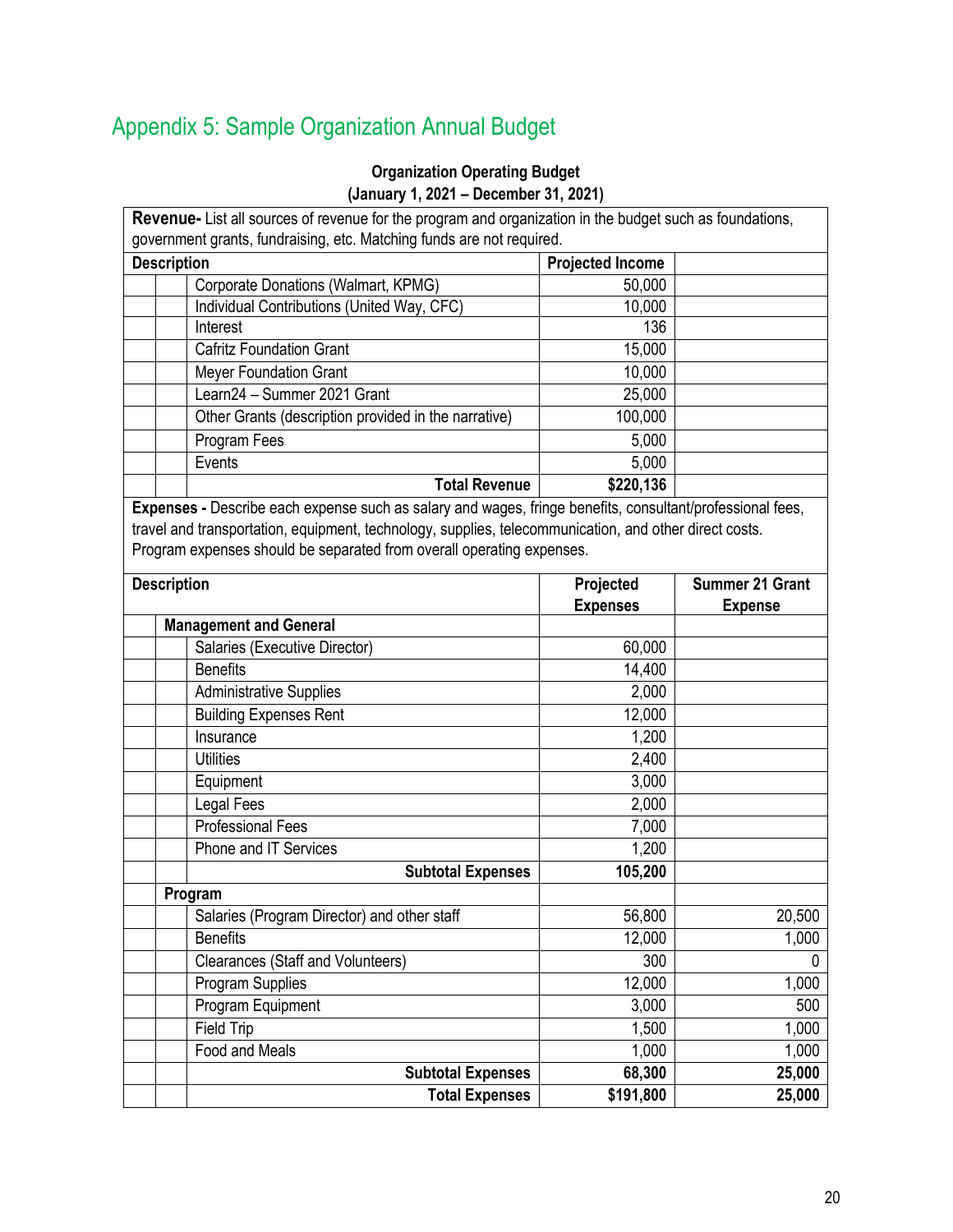## <span id="page-20-0"></span>Appendix 6: Glossary

**Activities:** (program activities) are the actions or events provided to generate desired outcomes.

**Applicant:** an entity that submits an application to be considered for funding.

- **Asset Based**: An approach that focuses on the strengths and competencies that children and youth have that values resilience over risk, assets over deficits, and strengths over weaknesses. An asset based approach focuses on leveraging existing strengths as opposed to fixing what is "wrong".
- **At-Risk**: Fair Student Funding and School, Based Budgeting Amendment Act of 2013 Section 4(a)(2A) states "At– risk" means a District of Columbia Public School (DCPS) student or a public charter school student who is identified as one or more of the following: (A) Homeless; (B) In the District's foster care system; (C) Qualifies for the Temporary Assistance for Needy Families program or the Supplemental Nutrition Assistance Program; or (D) A high school student that is one year older, or more, than the expected age for the grade in which the student is enrolled.
- **Direct Program Costs**: costs related to carrying out program activities and working directly with the students such as teachers, instructors, other education staff, aids, assistants, interns, supplies, curriculum, and management.
- **DME:** Office of the Deputy Mayor for Education
- **DPR**: Department of Parks and Recreation
- **Dosage**: the amount of time or number of activities.
- **Evidence Based Practices:** practices or programming that have been shown through research or data to improve outcomes.
- **Family Education Rights and Privacy Act (FERPA):** The Family Educational Rights and Privacy Act (FERPA) (20 U.S.C. § 1232g; 34 CFR Part 99) is a Federal law that protects the privacy of student education records. The law applies to all schools that receive funds under an applicable program of the U.S. Department of Education. FERPA gives parents certain rights with respect to their children's education records. These rights transfer to the student when he or she reaches the age of 18 or attends a school beyond the high school level. Students to whom the rights have transferred are "eligible students."

**Frontline Staff**: staff that work directly with youth.

- **Goal**: an indicator established to determine whether an objective has been achieved (e.g. all participating youth have improved their literacy scores).
- **Grantmaking Partner:** a nonprofit organization that administers and monitors the OST Grant Program on behalf of the OST Office.
- **Indirect/Operating Costs**: costs that cannot be tied directly to the program, but costs that are incurred to support the program, such as general operating costs or overhead costs (e.g. audits, audit fees, grant writing, management or finance salaries, or administrative rent).
- **Inputs:** resources that go into a program including human, financial, organizational, and community resources available for carrying out a program's activities**.**
- **Local Education Agency**: the DCPS system or any individual or group of public charter schools operating under a single charter.
- **Opportunities**: activities, roles, and responsibilities taken on and done by youth to explore, express, earn, belong, and influence.
- **OST Commission:** The Commission on Out of School Time Grants and Youth Outcomes.
- **Out-of-School Time (OST) Program**: a structured, supervised learning or youth development program offered to District youth before school, after school, on weekends, or during seasonal breaks.
- **Outcomes**: knowledge, skills, attributes, abilities, and behaviors youth need to be healthy, caring, and responsible as they transition to adulthood
- **Outputs**: tangible and measurable results of what a program does or provides that then lead participants to desired outcomes. (e.g. number enrolled, number retained, number and/or duration of workshops, homework sessions, college visits, special events, and guest speakers).
- **Personally identifiable information (PII):** information that, alone or in combination, can be linked to a specific student including but not limited to: child or family name, address, Unique Student Identifier, school name, date of birth (DOB), place of birth, or mother's maiden name. Aggregate data may sometimes include PII if the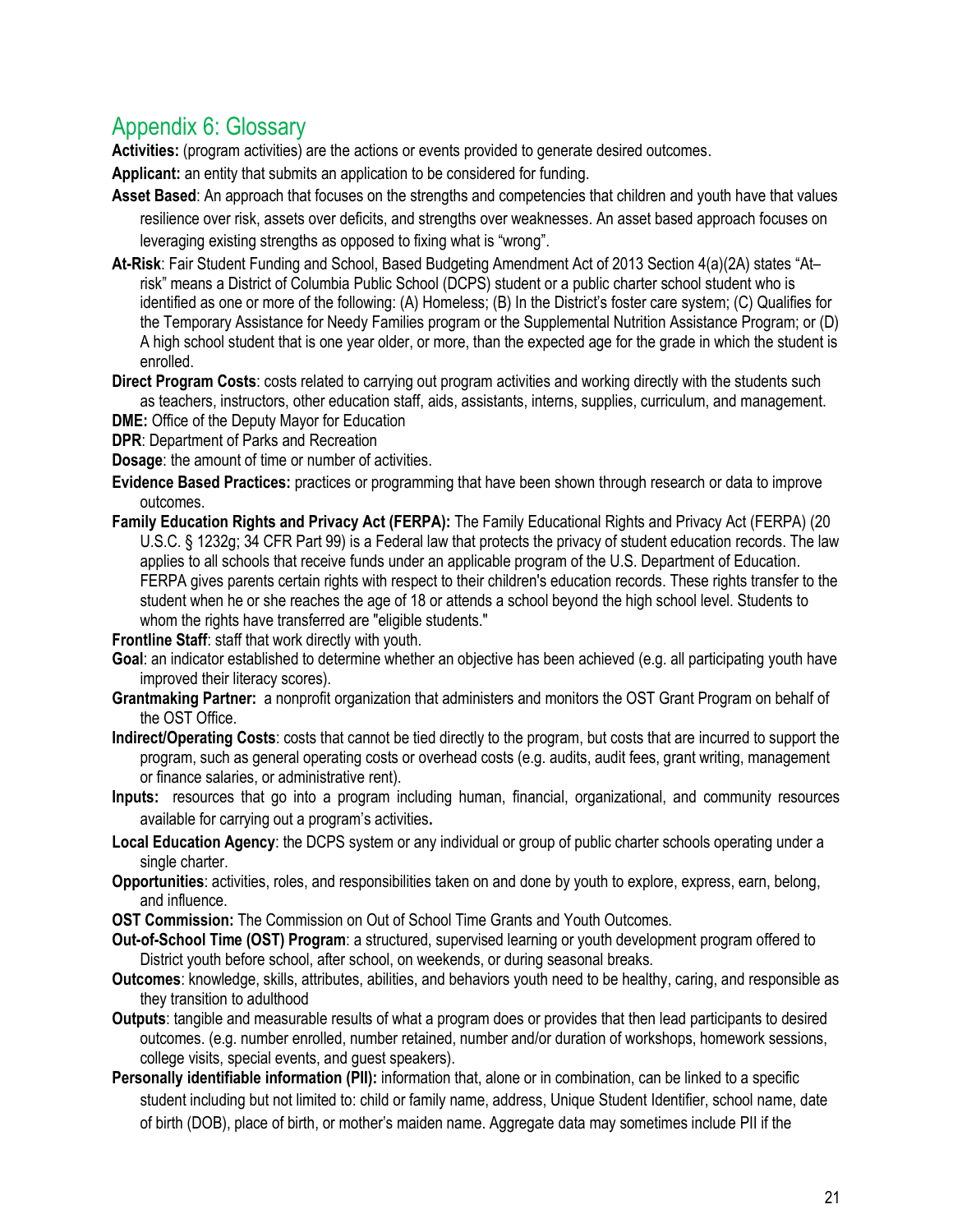underlying data is so narrowly-defined that the information can be used to identify the student. Furthermore, group level aggregated data where the group is less than 5 children could be identifiable as well.

**Positive Youth Development (PYD)**: is a method that engages youth within their communities, schools, organizations, peer groups, and families in a manner that is productive and constructive; recognizes, utilizes, and enhances youths' strengths *so that youth are empowered to reach their full potential.* PYD differs from other approaches to youth in that it rejects an emphasis on trying to correct what is "wrong" with youth's behavior or development.

**Request for Applications (RFA):** is a solicitation for entities to apply in order to be considered for funding.

**Reviewer:** an individual that reads applications, reviews, and scores applications based on the scoring criteria.

**School-Age Program Quality Assessment (SAPQA):** is a validated instrument designed to measure the quality of school age programs (grades K-6) and identify staff training needs. The SAPQA is one of a number of tools available through Youth Program Quality Intervention (YPQI).

**Services**: provision of resources, knowledge, or goods to or for youth.

**Small Nonprofit Organization:** an organization with an operating budget of less than \$250,000.

**Supports**: things done with youth; relationships addressed by expectations, guidance, and boundaries.

- **Survey of Academic and Youth Outcomes-Youth (SAYO-Y):** a youth survey created by the National Institute on Out of School Time (NIOST) at Wellesley College that is comprised of multiple choice, Likert scale questions that are completed by youth participants to measure their program experiences, future expectations, sense of competence, and sense of how the OST program has helped them.
- **Target**: an indicator established to determine how successfully an organization is achieving an objective (e.g. x% of youth will improve their literacy scores by at least one grade level).
- Youth: an individual of 21 years of age or less who is eligible to enroll in a District primary or secondary school, or an individual of 22 years of age or less who is eligible to receive special education services from a local educational agency.
- **Youth Development**: childhood and adolescence stages of human development that supports social, emotional, cognitive/intellectual, spiritual, and physical growth.
- **Youth Developmental Outcomes**: the results of programs, services and supports that are designed to engage youth to meet their developmental needs and refer to changes in knowledge, attitude or behavior. These outcomes have been framed into two categories:

Identity: a sense of personal well-being and connection and commitment to others.

Ability: knowledge, skills, and attitudes that prepare youth for adulthood.

- **Youth Participation**: youth having the power to make and implement decisions, together with a share of the responsibility for the outcomes.
- **Youth Development (Program)**: childhood and adolescence stages of human development that supports social, emotional, cognitive/intellectual, spiritual, and physical growth or a programmatic or service delivery approach that engages youth within their communities, schools, organizations, peer groups, and families in a manner that is productive and constructive; recognizes, utilizes, and enhances youths' strengths; and promotes positive outcomes for youth by providing opportunities, fostering positive relationships, and furnishing the support needed to build on their strengths.
- Youth Program Quality Assessment (YPQA) ®: is a validated instrument designed to measure the quality of grades 4-12 youth programs and identify staff training needs. The PQA is one of a number of tools available through Youth Program Quality Intervention (YPQI).
- **Youth Program Quality Intervention (YPQI):** a data-driven continuous improvement model created by The David P. Weikert Center for Youth Program Quality (Weikart) that uses a rigorous, experimental design, which research finds produces a cascade of positive effects, resulting in improved program quality at the point of service.
- **Youth Worker or Youth Development Practitioner**: an individual who works with youth to promote developmental outcomes. Youth Workers range from frontline staff to program managers who work with youth in structured, semi-structured, or unstructured settings.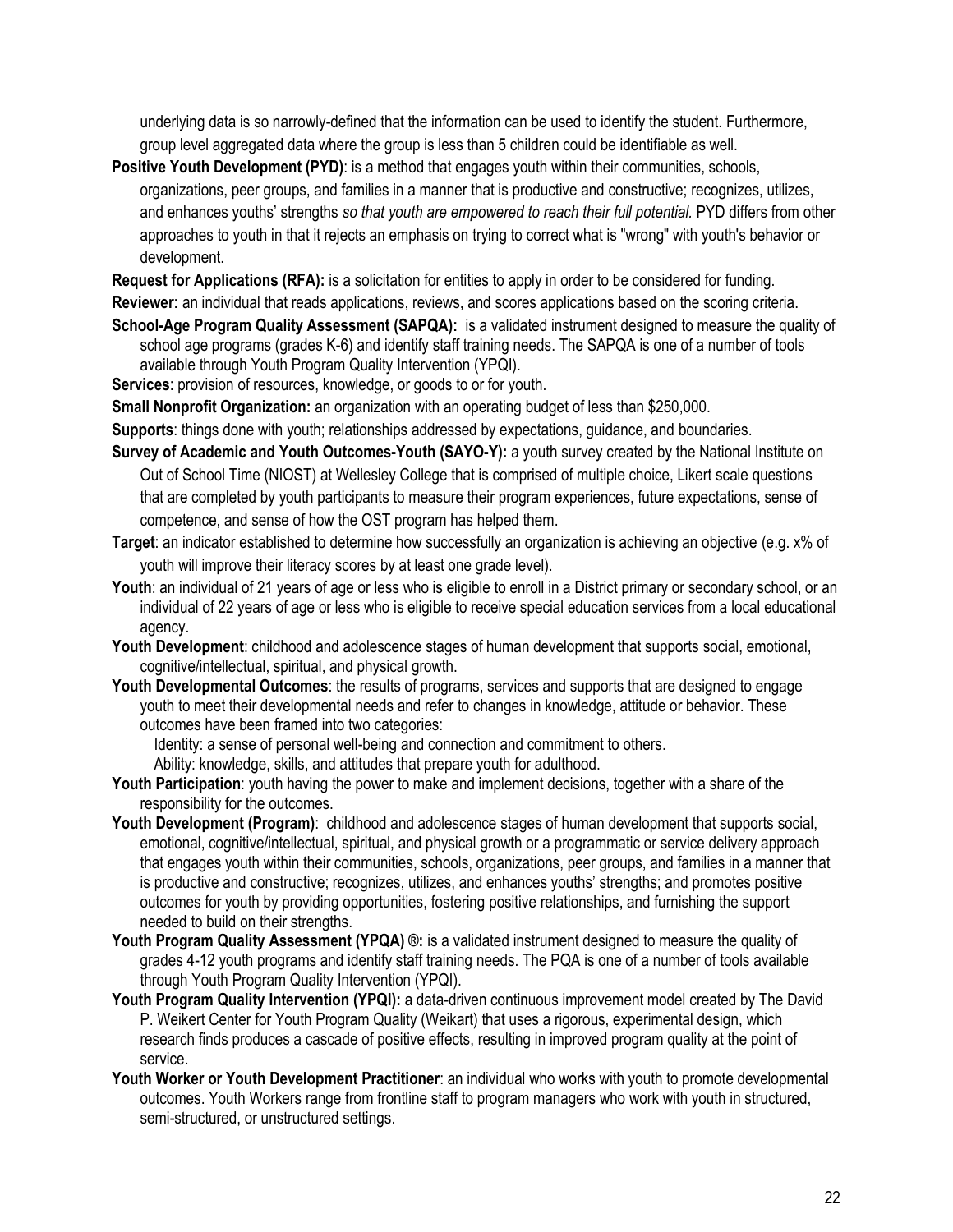### <span id="page-22-0"></span>Appendix 7: IRS Determination Letter 501(c)3 Status: Tax Exempt Form

**ERS** Department of the Themany P.O. Box 2508 Cincinnati OR 45201

In reply refer to: 000000000000 Dec. 23, 2011 LTR 4168C Et **Galerine Distances**  $000000000$ 00017549 BODC: TE

**THE PROJECT RESISTENCE** WASHINGTON DC 20003-2802

019320

朦

Employer Identification Number: **Service School Contract Man** Person to Contact: the communication Toll Free Telephone Number: 1-877-829-5500

Dear Taxpayer:

This is in response to your Dec. 14, 2011, request for information regarding your tax-exempt status.

Our records indicate that you were recognized as exempt under<br>section 501(c)(3) of the Internal Demonstrated as exempt under ser records indicate that you were recognized as exempt under<br>section 501(c)(3) of the Internal Revenue Code in a determination<br>letter issued in January 1977, letter issued in January 1977.

Dor records also indicate that you are not a private foundation within the meaning of section 509(a) of the Code because you are described in<br>the meaning of section 509(a) of the Code because you are described in section(s) 509(a)(1) and 170(b)(1)(A)(vi).

Denors may deduct contributions to you as provided in section 170 of the Code. Becuests, legacies, devises, transfers, er gifts to you or the coor. Decrests, legacies, devises, transfers, or gifts to you or<br>for your use are deductible for Federal Estate and gift tax purposes if they meet the applicable for Federal estate and pift tax purpose<br>if they meet the applicable provisions of sections 2055, 2106, and 2522 of the Code.

Please refer to our website www.irs.pov/ee for information regarding<br>filing requirements. Specifically, section 6033(j) of the Code<br>provides that failure to file an annual information - the Code railly requirements. Specifically, section 6033(j) of the Code<br>provides that failure to file an annual information return for three<br>consecutivo years results in revocation of taximation return for three consecutivo years results in ravacation of tax-exempt status as of<br>the filing due date of the third return for assempt status as of the filing due date of the third return of tax-exempt status as of<br>the filing due date of the third return for organizations required to<br>file. We will publish a list of organizations whoisetions required to Tile. We will publish a list of return for organizations requ<br>Tile. We will publish a list of croanizations whose tox-exempt status was revoked under section 6033(j) of the Code on our website<br>beginning in early 2011. beginning in early 2011.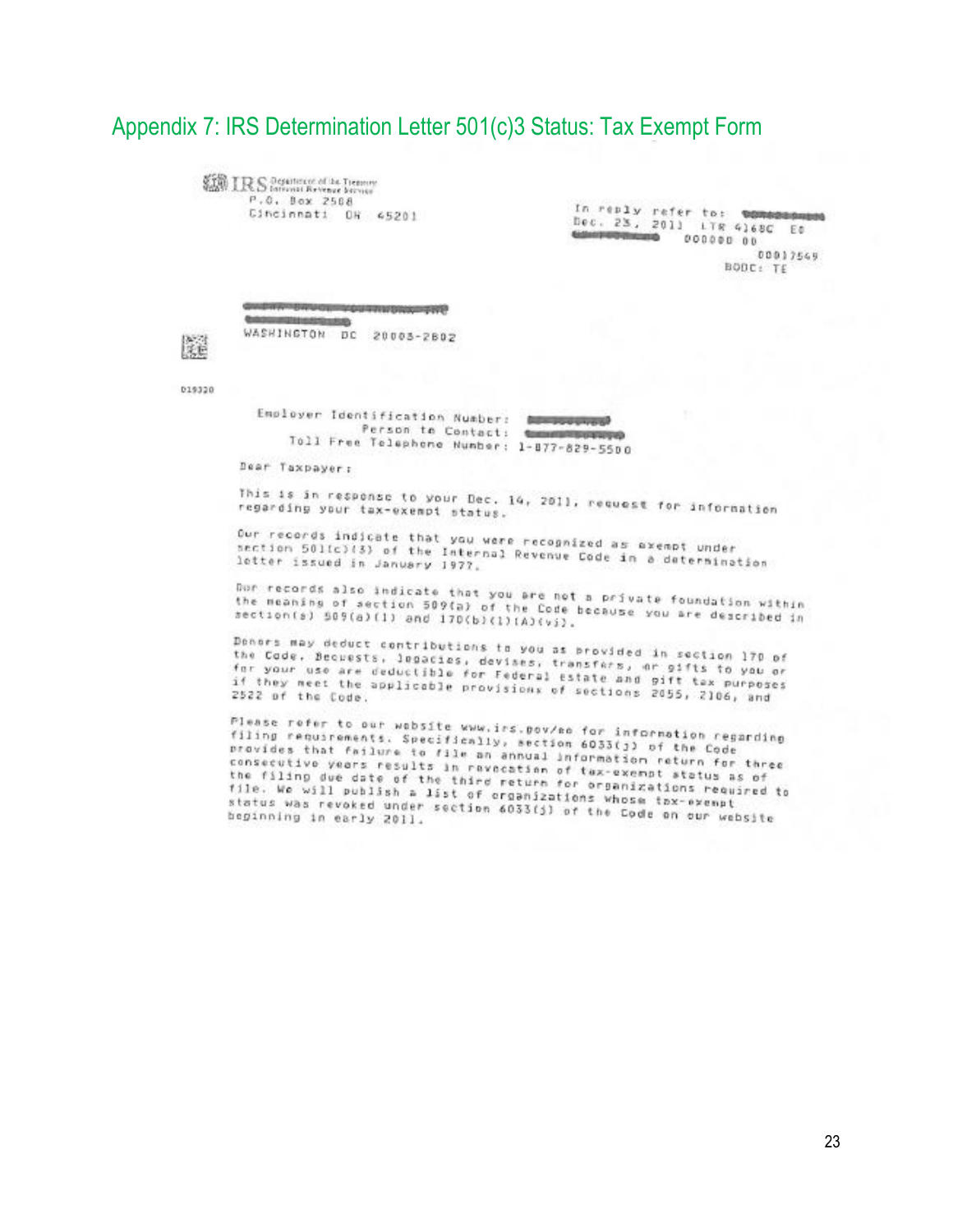### <span id="page-23-0"></span>Appendix 8: DCRA Certificate of Incorporation

#### GOVERNMENT OF THE DISTRICT OF COLUMBIA DEPARTMENT OF CONSUMER AND REGULATORY AFFAIRS CORPORATIONS DIVISION



## CERTIFICATE

THIS IS TO CERTIFY that there were received and accepted for record in the Department of Consumer and Regulations Africa. Department of Consumer and Regulatory Affairs, Corporations Division, on<br>10/07/1974 Articles of Instrumental Regulatory Articles of Incorporation of:

The above named corporation is duly incorporated and existing pursuant to and by virtue of the<br>Notiprofit Corporation Act of the District of Columbia and cut-Nonprofit Corporation Act of the District of Columbia and authorized to sand by virtue of the District of Columbia and authorized to conduct its affairs in the District of Columbia as of the date mentioned above.

WE FURTHER CERTIFY that the above entitled corporation is at the time of issuance of this certificate in Good Standing, according to the records of the Corporations Division,<br>having filed all reports as required by the Diemer of Calculated the Corporations Division, having filed all reports as required by the District of Columbia Nonprofit Corporations Division,

IN TESTIMONY WHEREOF I have hereunto set my hand and caused the seaf of this office to be affixed as of 08/24/2011



Vintett C. Gray Meyer

Tracking # Q90RCIINA1

Business and Professional Licensing Administration

PATRICIA E. GRAYS Superintendent of Corporations Corporations Division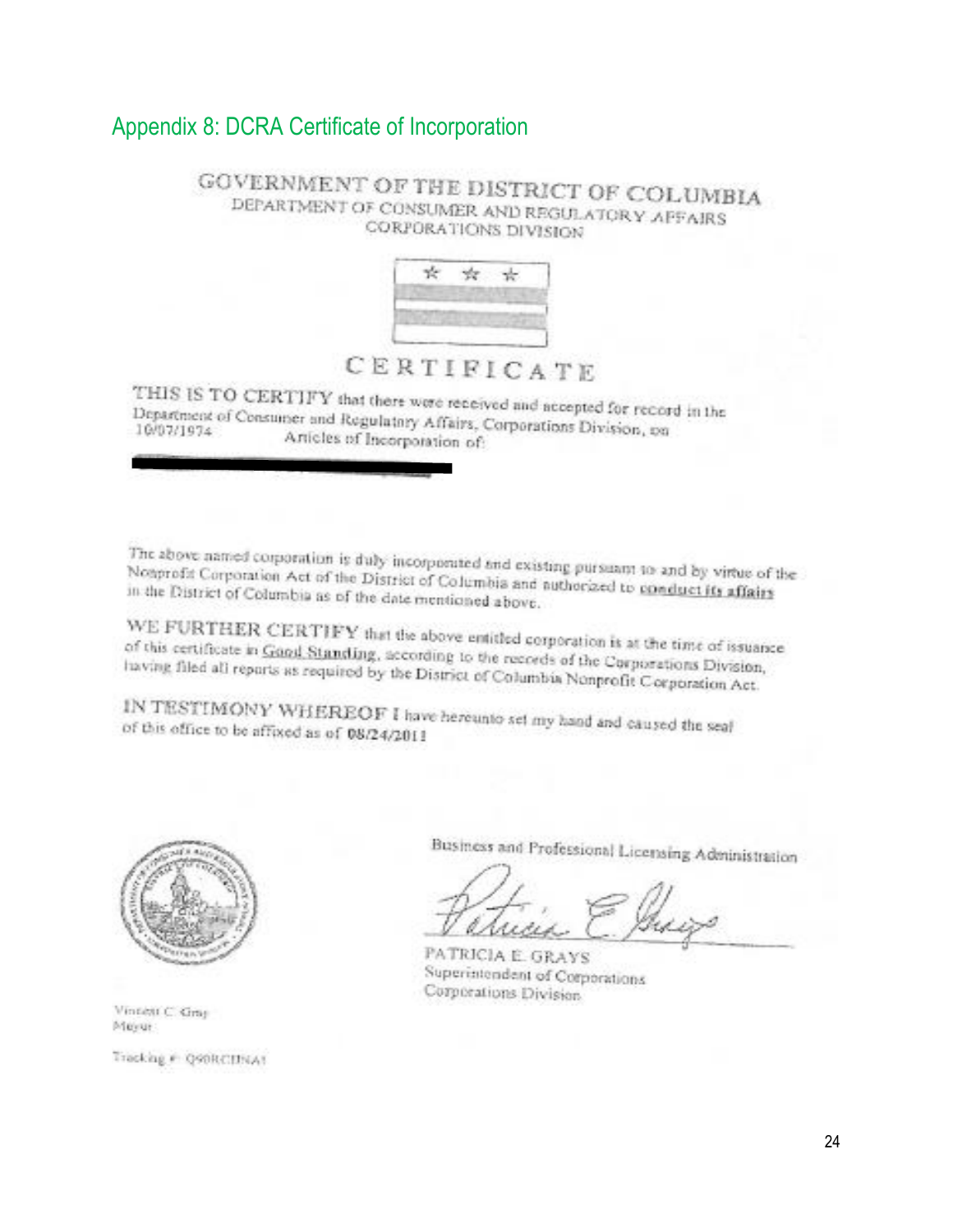### <span id="page-24-0"></span>Appendix 9: OTR: Certificate of Clean Hands

The application can be found at<https://otr.cfo.dc.gov/page/online-clean-hands-application>



As reported in the Citywide Clean Hands system, the above referenced individual or entity has no outstanding liability with the District of Columbia. As of the date herein, you have complied with the following official DC code and therefore are issued this Certificate of Clean Hands.

TITLE 47. TAXATION, LICENSING, PERMITS, ASSESSMENTS AND FEES CHAPTER 28. GENERAL LICENSE LAW SUBCHAPTER IL CLEAN HANDS BEFORE RECEIVING A LICENSE OR PERMIT D.C. Code § 47-2862 (2006) § 47-2862. Prohibition against issuance of license or permit.

Authorized By Bobby Tucker Chief Collection Division

Date: Tuesday this 22nd day of September 2015 03:24 PM

Tracking#:379271

This document is a certified, complete and true copy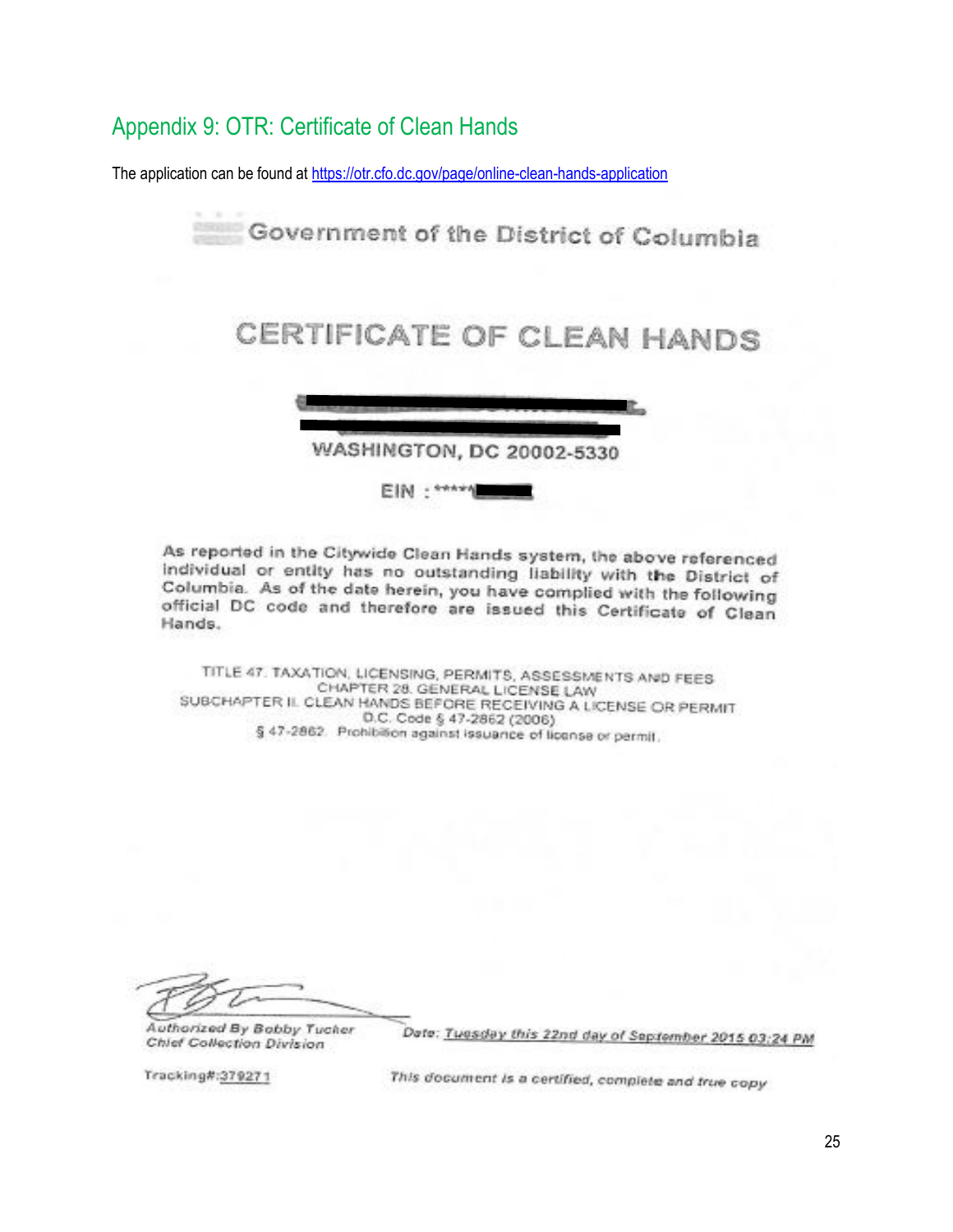## <span id="page-25-0"></span>Appendix 10: DCRA: Certificate of Good Standing

The application can be found at<https://dcra.dc.gov/service/domestic-nonprofit-corporation>

Initial File #: 742391

#### **GOVERNMENT OF THE DISTRICT OF COLUMBIA** DEPARTMENT OF CONSUMER AND REGULATORY AFFAIRS CORPORATIONS DIVISION



CERTIFICATE

THIS IS TO CERTIFY that all applicable provisions of the District of Columbia Business Organizations Code (Title 29) have been complied with and accordingly, this CERTIFICATE OF GOOD STANDING is hereby issued to

WE FURTHER CERTIFY that the domestic filing entity is formed under the law of the District<br>on 10/7/1974: that all fees, and penaltier qued to the District on 10/7/1974; that all fees, and penalties owed to the District for entity filings collected through<br>the Mayor have been naid and Payment is collected in the USB filings collected through the Mayor have been paid and Payment is reflected in the records of the Mayor; The entity's most recent biennial report required by § 29-102.11 has been delivered for filing to the Mayor; and the<br>entity has not been dissolved. This office does not been delivered for filing to the Mayor; and the entity has not been dissolved. This office does not have any information about the Mayor; a<br>business practices and financial area.<sup>1</sup> business practices and financial standing and this certificate shall not be construed as the entity's<br>endorsement. endorsement.

IN TESTIMONY WHEREOF I have bereunto set my hand and caused the seal of this office to be affixed as of 4/6/2015 11:41 AM be affixed as of 4/6/2015 11:41 AM



Muriel Bowser Mayor

Tracking #: bOsAbulx

Business and Professional Licensing Administration

PATRICIA E. GRAYS Superintendent of Corporations Corporations Division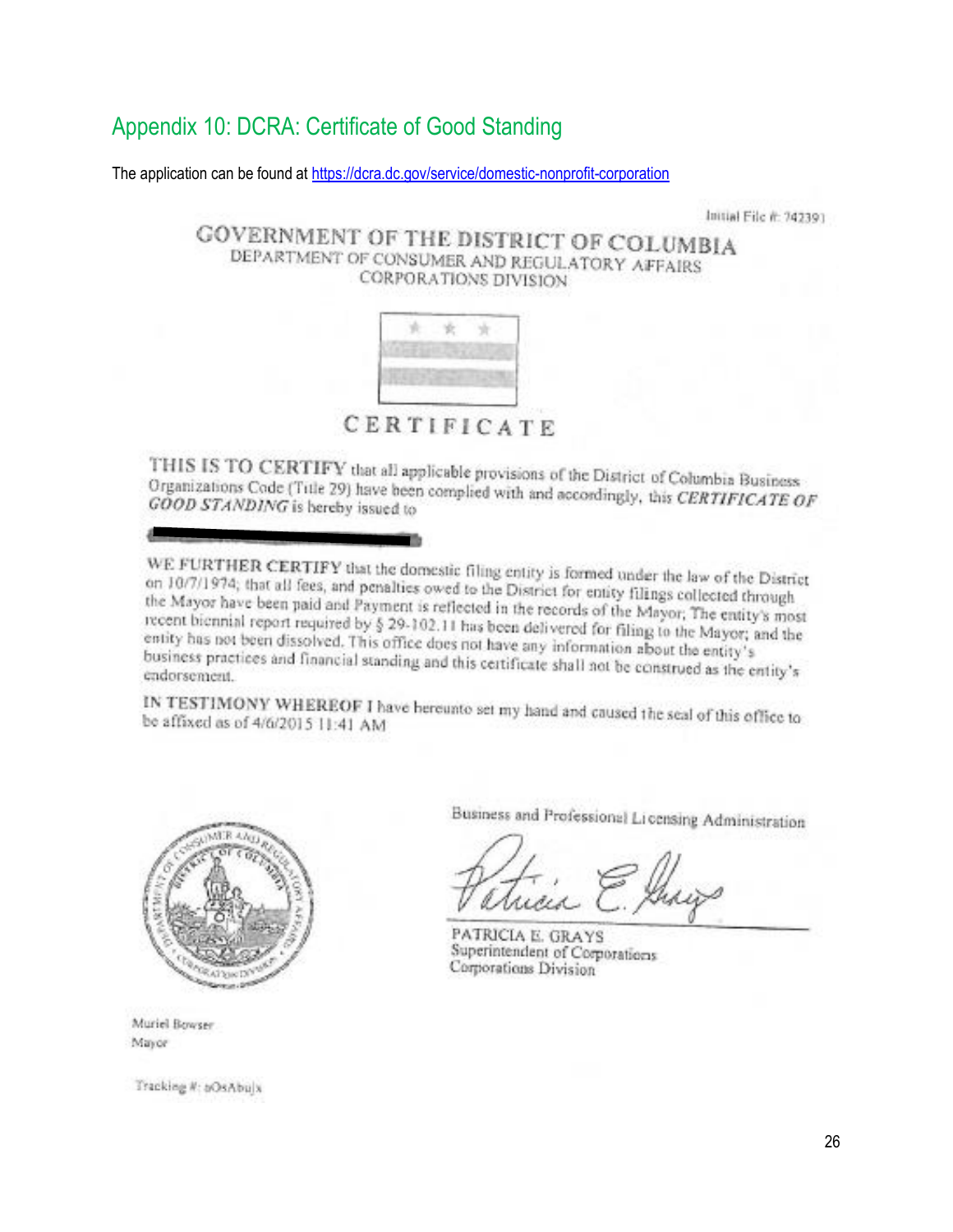## <span id="page-26-0"></span>Appendix 11: DCRA: Basic Business License Charitable Solicitation

#### The application can be found at

[https://dmped.dc.gov/sites/default/files/dc/sites/dcra/publication/attachments/BBL\\_app\\_instructions.pdf](https://dmped.dc.gov/sites/default/files/dc/sites/dcra/publication/attachments/BBL_app_instructions.pdf)

| 京京京<br><b>ALCOHOL:</b>    | <b>GOVERNML MT</b><br>OF THE<br><b>DISTRICTLF</b><br>COLUMBL-<br>Vincent C. Gray, |           | Department of Consumer and<br>Regulatory Affairs<br>Business License Division<br>1100 4th Street S.W.<br>Washington DC 20024 |  | Date Issued:<br>Category:<br>Licensed:     | 7/20/2014<br>4002<br>License Period: 9/1/2014 - 8/31/2016 |   |         |                                     |
|---------------------------|-----------------------------------------------------------------------------------|-----------|------------------------------------------------------------------------------------------------------------------------------|--|--------------------------------------------|-----------------------------------------------------------|---|---------|-------------------------------------|
|                           |                                                                                   |           |                                                                                                                              |  | BASIC BUSINESS LICENSE                     |                                                           |   |         |                                     |
| Billing Hame and Address: |                                                                                   |           |                                                                                                                              |  | Premise/Application's Name and Address:    |                                                           |   |         | Registered Agent's Name and Address |
| Washington, DC 20003      |                                                                                   |           |                                                                                                                              |  | WASHINGTON, DC 20003                       |                                                           |   |         | Washington DC20003                  |
|                           | Owner's Name<br>Corp. Name<br>Trade Name                                          |           |                                                                                                                              |  |                                            |                                                           |   |         |                                     |
| CofO/HOP#: CO115788       |                                                                                   | SSL: 0904 | 0369                                                                                                                         |  | Zone: CHC/C-2-A                            | Ward:                                                     | Ĕ | ANC: 6B | PERM NO.                            |
|                           |                                                                                   |           |                                                                                                                              |  |                                            |                                                           |   |         |                                     |
|                           |                                                                                   |           |                                                                                                                              |  | General Business - Charitable Solicitation |                                                           |   |         |                                     |

- THE LAW REQUIRES THIS LICENSE TO BE POSTED IN A CONSPICUOUS PLACE ON THE PREMISES -

RULL AULE

"License Effective from the biller of Issued or Start of License-Period Date 

W.

Director: Rabbiah A. Sabbakhan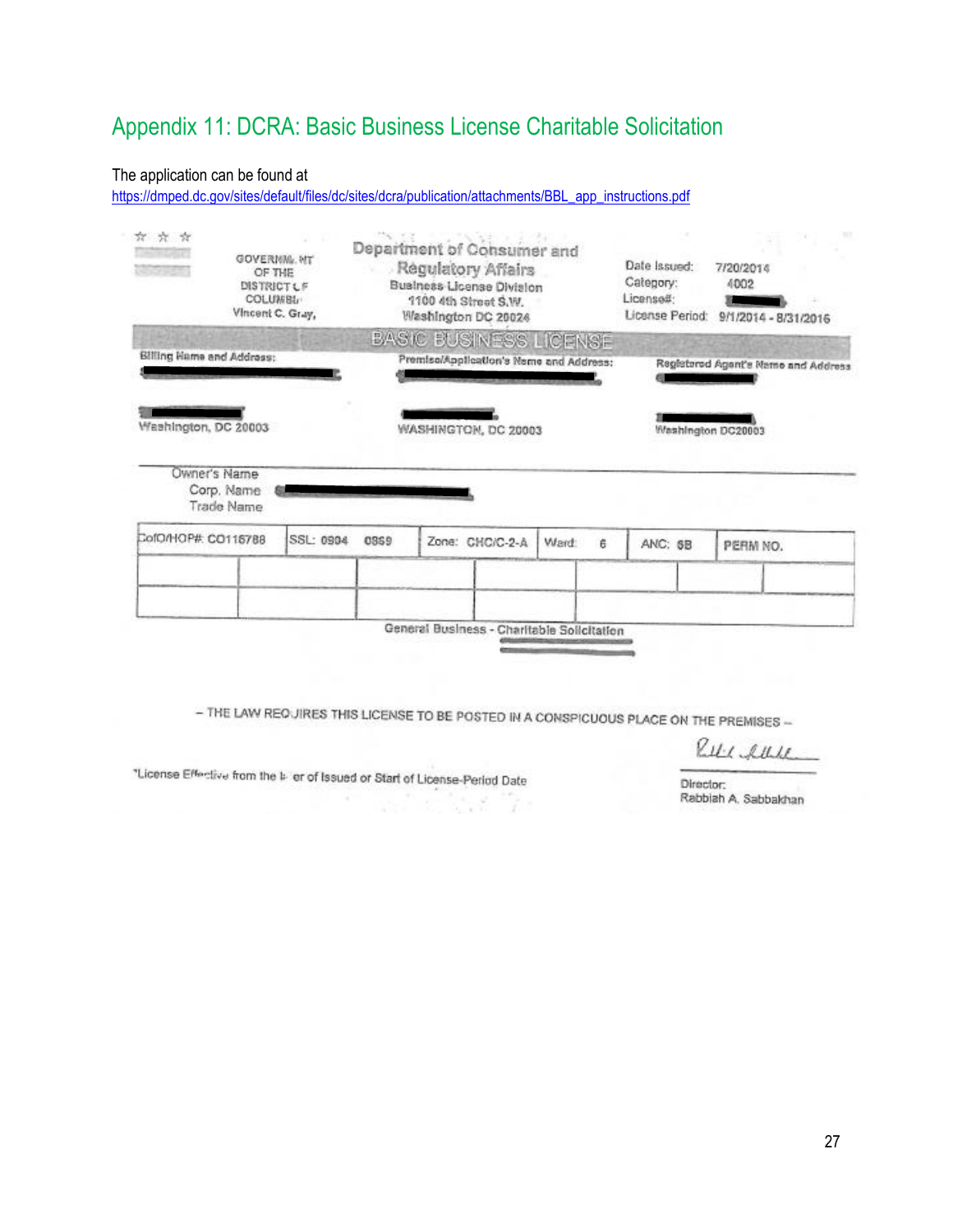## Appendix 12: Scoring Rubric

<span id="page-27-0"></span>

| Section 1: Program History and Staff Experience (12 points)                                                  |                                                                                                                                                                                                                                                                 |                                                                                                                                                                                                                                                                                                                  |                                                                                                                                                                                                                                                                                                                                                                                                                                                   |  |  |  |  |
|--------------------------------------------------------------------------------------------------------------|-----------------------------------------------------------------------------------------------------------------------------------------------------------------------------------------------------------------------------------------------------------------|------------------------------------------------------------------------------------------------------------------------------------------------------------------------------------------------------------------------------------------------------------------------------------------------------------------|---------------------------------------------------------------------------------------------------------------------------------------------------------------------------------------------------------------------------------------------------------------------------------------------------------------------------------------------------------------------------------------------------------------------------------------------------|--|--|--|--|
| <b>Unacceptable or</b><br>Did Not Respond (1 point)                                                          | Acceptable (2 points)                                                                                                                                                                                                                                           | Good<br>(3 points)                                                                                                                                                                                                                                                                                               | <b>Excellent</b><br>(4 points)                                                                                                                                                                                                                                                                                                                                                                                                                    |  |  |  |  |
| $\Box$ Does not define history and mission of<br>organization                                                | $\Box$ Describes history and mission of<br>organization, lacks details or clarity                                                                                                                                                                               | $\Box$ Describes history and mission of organization<br>in detail<br>$\Box$ Describes why the organization chose to<br>provide services in the proposed neighborhood                                                                                                                                             | $\Box$ Clearly describes history and mission of organization<br>$\Box$ Describes why the organization chose to provide services in<br>the proposed neighborhood<br>$\Box$ Describes specific history and experience in the neighborhood<br>$\Box$ Describes specific ways that the organization is supported by<br>the neighborhood                                                                                                               |  |  |  |  |
| $\Box$ Does not describe the key people that<br>will deliver the program or who will<br>manage the grant     | □ Describes key personnel but lacks details<br>$\Box$ Personnel have experience in managing<br>funds and program successfully<br>$\Box$ Describes how personnel relate to, have<br>similar experiences with or are best suited<br>to serve the target community | $\Box$ Describes in detail key personnel that will<br>manage grant funds and program<br>$\Box$ Personnel have expertise, experience and<br>success in managing funds and program<br>$\Box$ Details how personnel relate to, have similar<br>experiences with or are best suited to serve the<br>target community | $\Box$ Describes in detail key personnel that will manage grant funds<br>and program<br>$\Box$ Personnel have expertise, experience and success in<br>managing funds and program and provides examples<br>$\Box$ Details how personnel relate to, have similar experiences<br>with or are best suited to serve the target community and<br>provides examples<br>$\Box$ Details why these key personnel are best suited to serve the<br>population |  |  |  |  |
| $\Box$ Does not describe the successes and<br>challenges of the program<br>$\Box$ Does not describe outcomes | $\Box$ Describes successes and challenges of<br>the program<br>$\Box$ Describes program outcomes                                                                                                                                                                | $\Box$ Details successes and challenges of the<br>program<br>$\Box$ Describes program outcomes and provides<br>some evidence                                                                                                                                                                                     | $\Box$ Clearly describes successes and challenges of the program<br>and cites examples<br>$\Box$ Clearly describes program outcomes and history of success<br>with quantitative and qualitative evidence                                                                                                                                                                                                                                          |  |  |  |  |